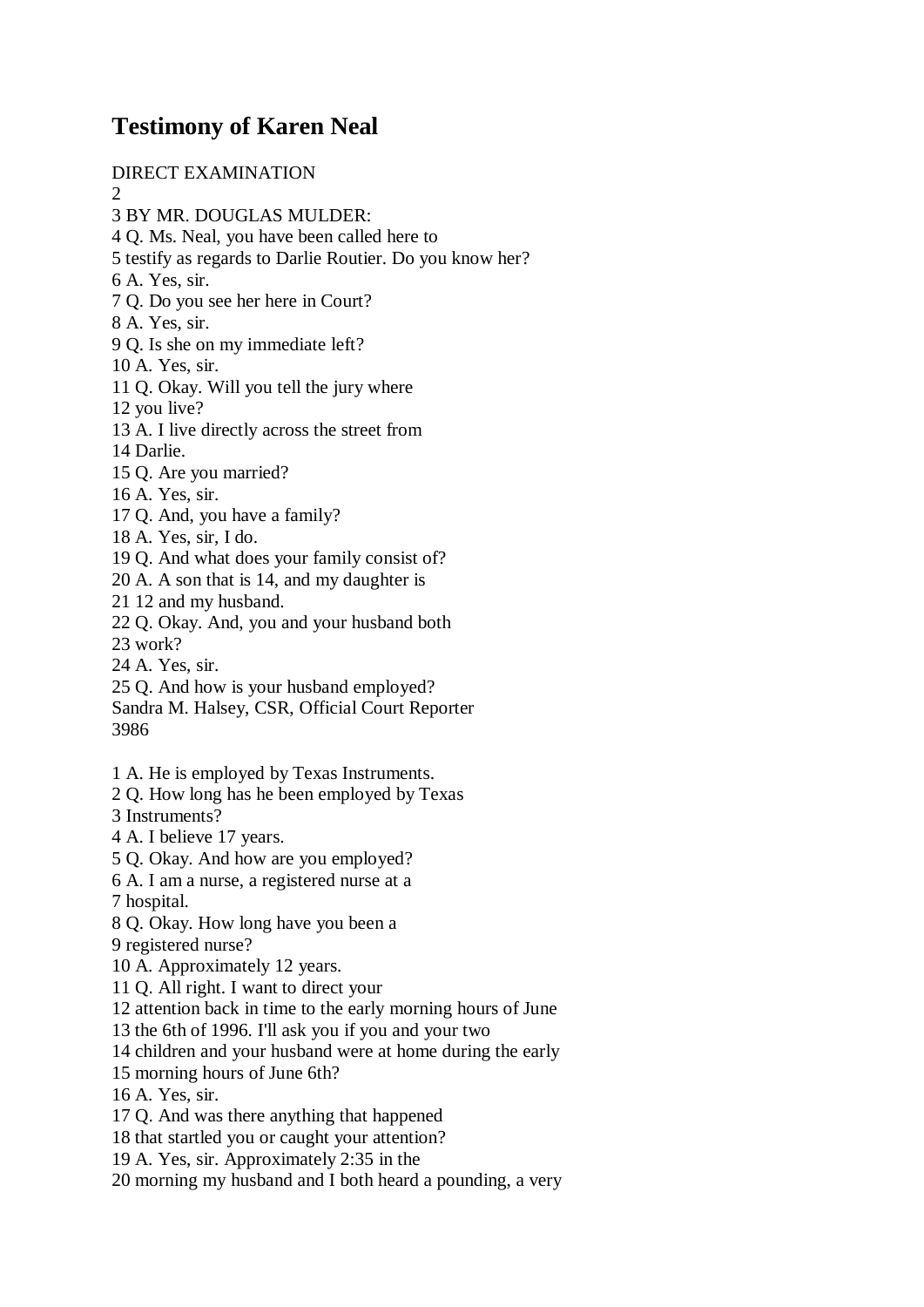21 forceful noise at our front door. 22 Q. Did it sound like somebody was trying 23 to break in? 24 A. Exactly, yes, sir. 25 Q. Okay. And, your husband is a very Sandra M. Halsey, CSR, Official Court Reporter

## 3987

1 large, large man, is he not? 2 A. Yes, he is. 3 Q. Big, tall guy? 4 A. Yes, sir. 5 Q. What, if anything, did he do? 6 A. When we heard the forceful sound of 7 the noise, my husband, Terry, jumped up to the side of 8 the bed and grabbed his gun that he keeps in the night -- 9 excuse me -- yes, his gun that he keeps in the 10 nightstand. And, my husband, and myself and my son 11 rushed downstairs to the front door. 12 Q. Okay. What, if anything, did you find 13 when you got to the front door? 14 A. My son and I were standing directly 15 behind my husband and as he opened the door, my husband 16 said, "Yes, sir?" 17 He saw a figure of Darin and at that 18 moment he said, "Yes, Darin, what is the matter?" 19 And Darin was at the front door. 20 Q. How was Darin acting at that time? 21 A. He was very excitable. He was in a 22 state of shock, in my opinion he was very excited. 23 "Help, I need your help. Someone just murdered my 24 children. Oh, my God. Help me." 25 And Darin was crying, and he had tears Sandra M. Halsey, CSR, Official Court Reporter 3988 1 running down his face. 2 Q. Was he loud? 3 A. Very loud. He was screaming. 4 Q. How was he dressed? 5 A. He had on a pair of blue jeans, no

6 shirt and he was barefoot.

7 Q. Okay. What, if anything, happened

8 next?

9 A. I told Darin -- I had on my nightgown,

10 and my husband (sic) and I said, "Let me run upstairs and

11 get dressed." And I ran upstairs and Terry and Darin and

12 my son, Nick stayed by the front door.

13 I went directly to the top of the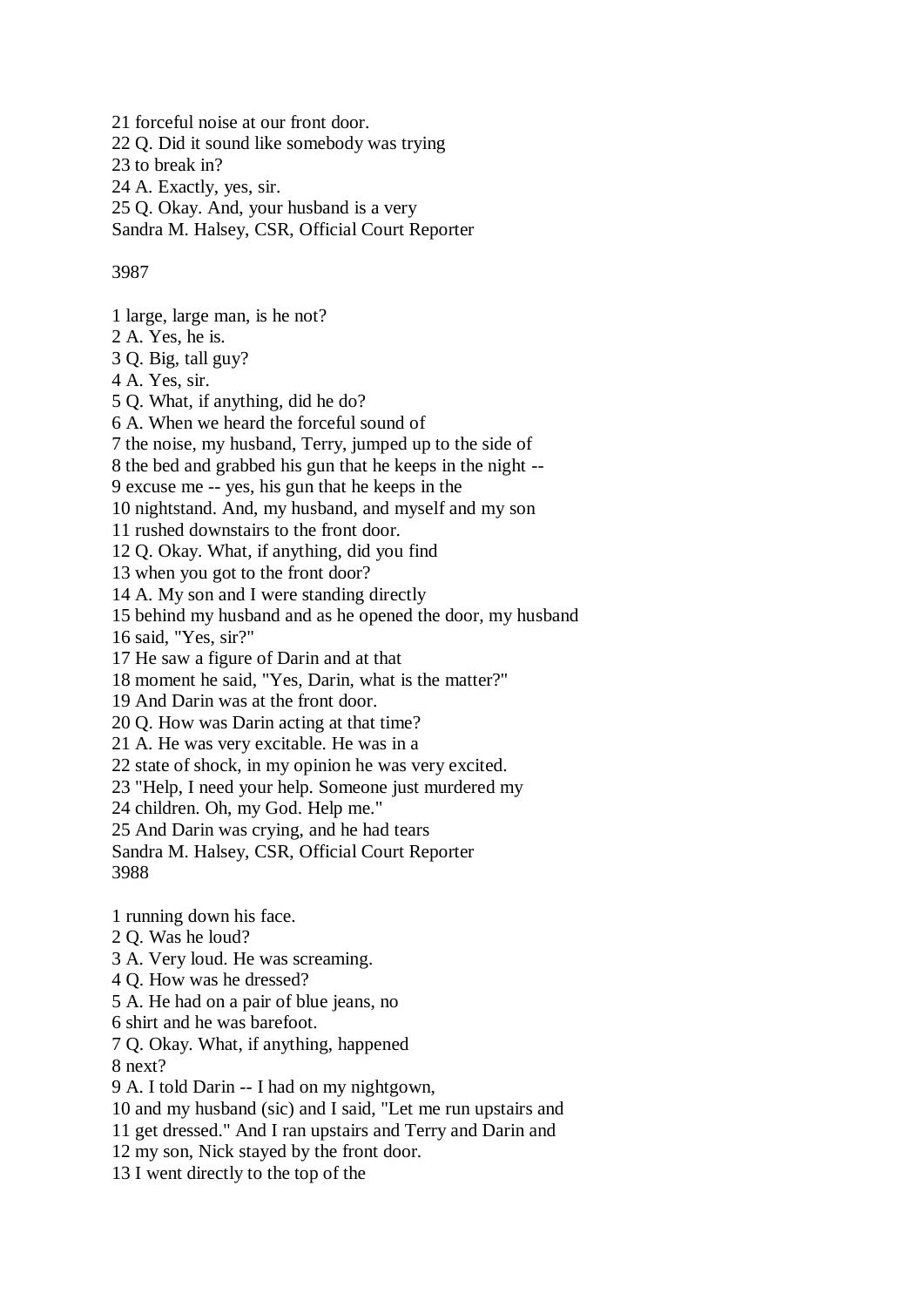14 steps, took off my nightgown, put on a T-shirt and my

15 shorts, ran directly down the steps, you know, within a

16 few seconds, and we ran directly across the street.

17 Q. Okay. All three of you?

18 A. My husband, myself, my son and Darin.

19 Q. Okay. Four of you?

20 A. All four of us, yes.

21 Q. Okay. What happened when you got

22 across the street?

23 A. We ran directly across the street and

24 we were stopped by a policeman. The policeman said,

25 "Wait a minute. You can't go any further."

Sandra M. Halsey, CSR, Official Court Reporter 3989

1 And my husband and Darin both shouted,

2 "She's a nurse."

3 And I said, "Yes, I need to get

4 through."

5 And he said, "Okay. You may go

6 through, just one of you."

7 And I went directly to Darlie who

8 was -- the two paramedics were placing her -- setting her

9 down in the doorway.

10 Q. Okay. A doorway at her residence?

11 A. Of her residence, yes, sir.

12 Q. Okay. And they were administering

13 first aid to her at that time?

14 A. Yes, sir.

15 Q. Okay. Did you have occasion to go on

16 into the Routier house?

17 A. Yes, sir.

18 Q. All right. Will you tell the jury

19 about that?

20 A. I saw Darlie practically every day.

21 We car pooled. She would take my daughter and her son,

22 Devon, and another child to school in the morning, and

23 myself and another neighbor picked up in the afternoon.

24 Q. Okay. And did you, after seeing

25 Darlie there in the doorway, did you later on have

Sandra M. Halsey, CSR, Official Court Reporter

3990

1 occasion to go into the Routier home?

2 A. Yes, sir, I did.

3 Q. Okay. And will you tell the jury what

4 you found when you went into the home?

5 A. As I walked into the home, I

6 approached the entrance way between the kitchen and the

7 living area, and I saw Devon laying on his back with a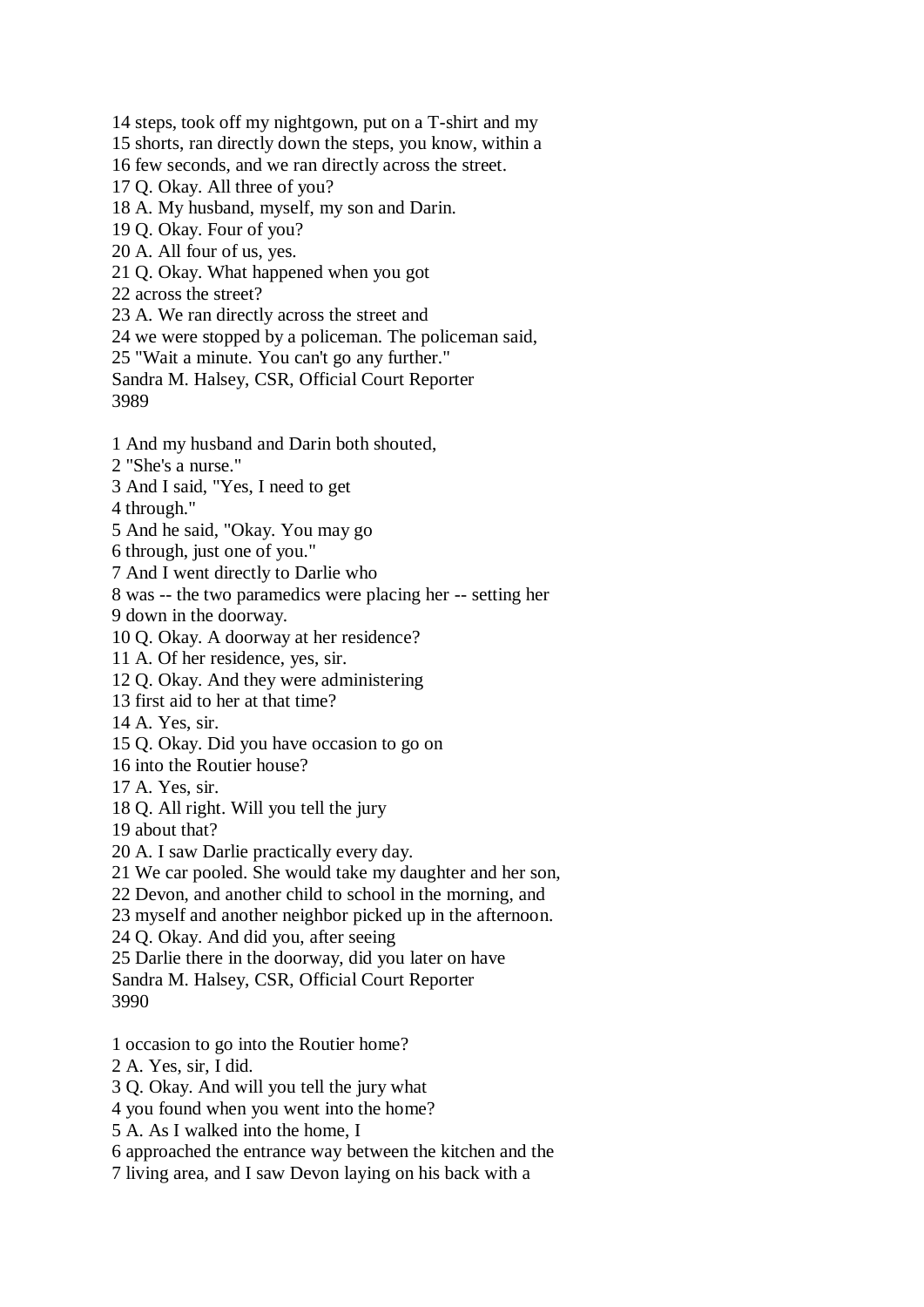8 blanket covering the -- most part of his body with only a 9 fraction of his right eye that I could see. 10 Q. Okay. Ms. Neal, was there anyone in 11 attendance to Devon at that time? 12 A. No, sir. 13 Q. Okay. Was there anyone else in the 14 house that you saw at that time? 15 A. No, sir. 16 Q. Okay. Did you subsequently leave, and 17 go back outside? 18 A. Yes, sir, I did. 19 Q. Okay. Now, later on that -- or early 20 morning, did you have occasion to enter the house and 21 retrieve a little dog? 22 A. Yes, sir. 23 Q. All right. And you, of course, 24 recognized that dog, and I assume that the dog recognized 25 you? Sandra M. Halsey, CSR, Official Court Reporter 3991 1 A. Yes, sir. 2 Q. Okay. You were able to get the dog, 3 and did you take the dog over to your house? 4 A. Yes, I did. 5 Q. Now, I'll ask if later on that morning 6 you were with some other neighbors there and the police 7 and -- we have got -- let me show you what has been 8 marked for identification and record purposes and 9 admitted into evidence as State's Exhibit No. 8, and I'll 10 ask you if you recognize what is portrayed in that 11 exhibit? 12 A. I'm sorry, I -- 13 Q. You haven't seen this exhibit before, 14 have you? 15 A. No, sir, I have not. 16 Q. Okay. Do you recognize Eagle Drive, 17 and do you recognize this as an aerial view of the 18 Routiers -- primarily the Routiers' house? 19 A. Yes, I do. 20 Q. Do you see your house in that 21 photograph? 22 A. Yes, sir, I do. 23 Q. Would you point to your house for the 24 jury, please? 25 A. This right upper corner right here. Sandra M. Halsey, CSR, Official Court Reporter 3992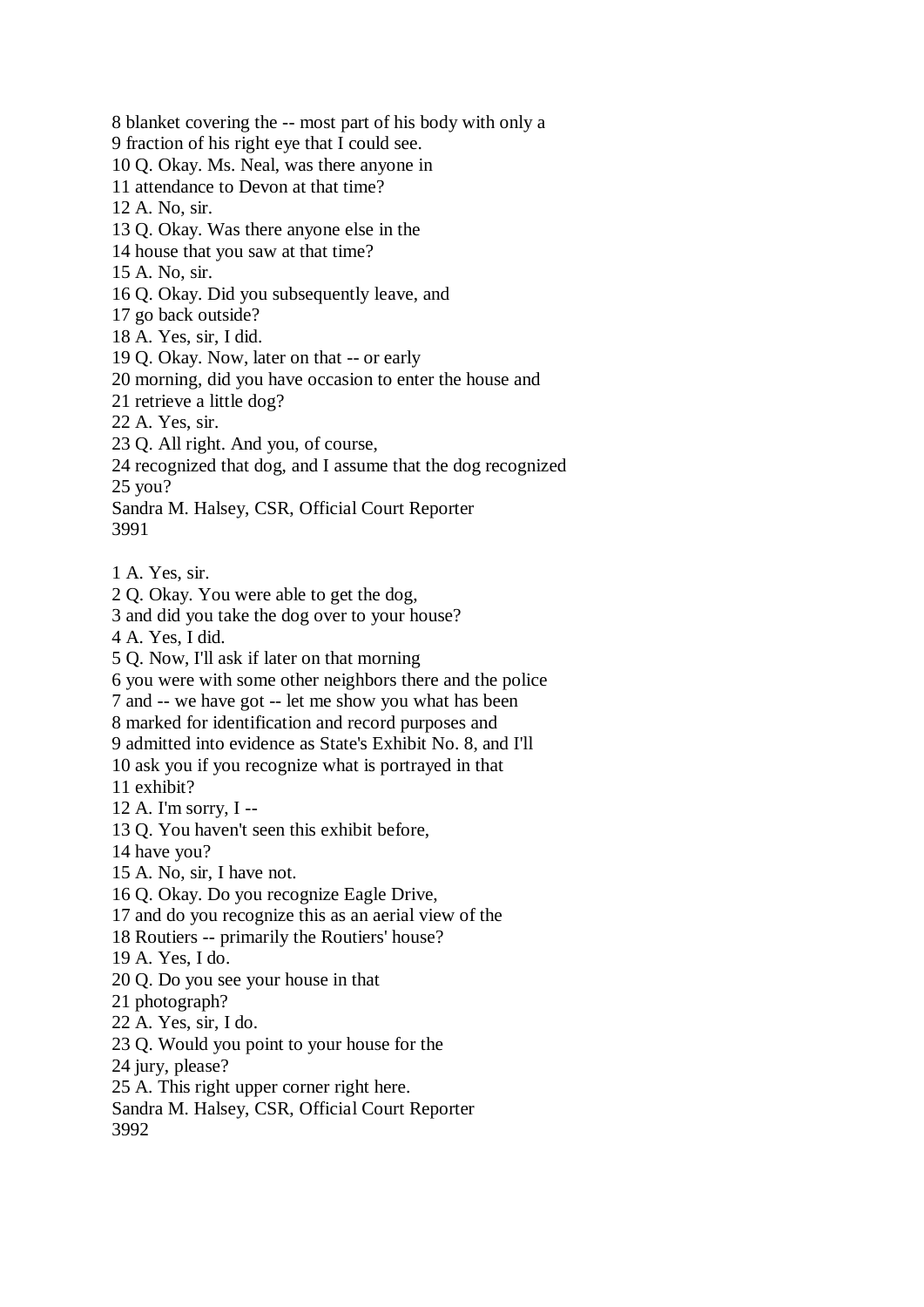1 Q. Okay. And, who is your neighbor on 2 this side? 3 A. Bill and Gail Gorsuch. 4 Q. Can you -- that's a kind of enlarged 5 turn area, and you see a vehicle parked there. Did you 6 frequently park your vehicles in that area? 7 A. Yes, sir, directly in front of my 8 house. 9 Q. Did the Gorsuch's likewise park their 10 vehicles in that area? 11 A. Yes, sir. 12 Q. All right. Do you recall whether or 13 not your vehicle was parked in that area that evening? 14 A. Yes, sir. 15 Q. Okay. Will you show the jury 16 approximately where your vehicle was parked? 17 A. Yes, sir. Between my sidewalk right 18 here and this mailbox, my car was angled at this 19 vicinity. 20 Q. Okay. And how about the Gorsuch's 21 cars? 22 A. The van is right where it is pictured 23 and -- 24 Q. Is that their van? 25 A. Yes, sir.

Sandra M. Halsey, CSR, Official Court Reporter

3993

1 Q. Okay.

2 A. And there was a small red truck on the

3 left side of the van.

4 Q. Okay. Did you all engage in a

5 conversation, you and the neighbor here is, the Watts?

6 A. Yes, sir.

7 Q. Did you and the neighbor Watts engage

8 in a conversation with the police and identify an area

9 where a small black car had --

10

11 MR. TOBY L. SHOOK: Judge, I'll object

12 to any hearsay. I think the way the question is phrased,

13 I'm not sure.

14 THE COURT: Well, I think, gentlemen,

15 here -- if we can just phrase our questions in the right 16 way.

17 MR. DOUGLAS MULDER: Yes, sir.

18 THE COURT: Go ahead with your

19 question, Mr. Mulder.

20 MR. DOUGLAS MULDER: Yes, sir.

21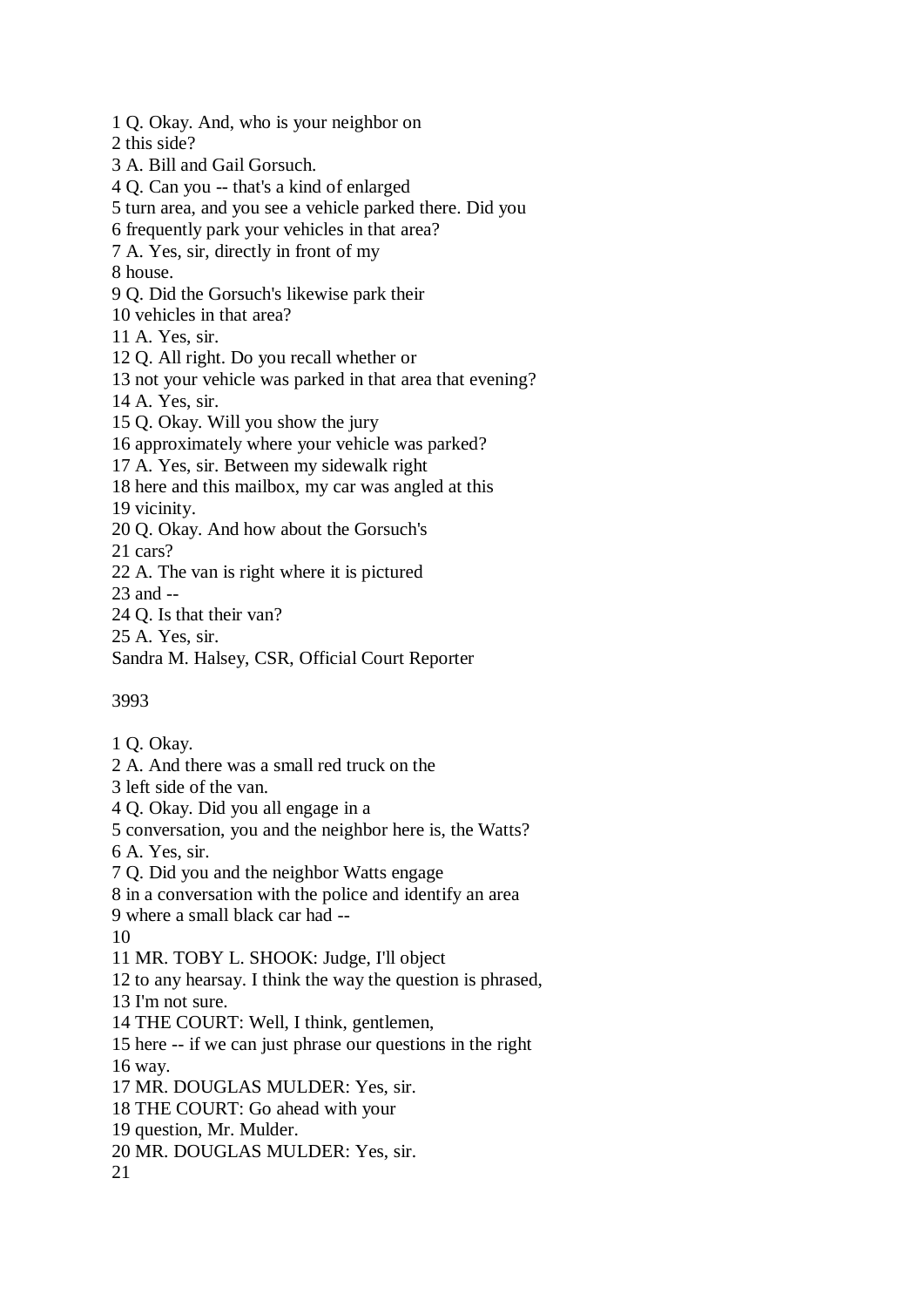22 BY MR. DOUGLAS MULDER:

23 Q. Did you point out an area along with

24 Nelda Watts as to where a small black car had been parked 25 that day?

Sandra M. Halsey, CSR, Official Court Reporter 3994

1

2 MR. TOBY L. SHOOK: Judge, I'll object

3 again. He is going into what another neighbor did and

4 that would be hearsay. If it's just her, that is fine.

5 But if she's going to go into what another neighbor 6 did --

7 MR. DOUGLAS MULDER: All she said was

8 that the neighbor was present.

9 THE COURT: Just a minute, gentlemen.

10 I will overrule. Ask the question.

11 MR. DOUGLAS MULDER: Yes, sir.

12

13 BY MR. DOUGLAS MULDER:

14 Q. Go ahead. Can you answer that?

15 A. Yes, sir.

16 Q. Show the jury where that little black

17 car was parked.

18 A. Nelda and I had a discussion that she

19 saw a black car.

20

21 MR. TOBY L. SHOOK: Judge, again, I'm

22 going to object to anything she had a discussion with any

23 other neighbor.

24 THE COURT: All right. Ma'am, all

25 right. Fine. I'll let her answer the question.

Sandra M. Halsey, CSR, Official Court Reporter

3995

1 Go ahead and answer it, and let's

2 phrase our questions properly and get this in.

3 MR. DOUGLAS MULDER: Yes, sir.

4 THE COURT: Okay. Thank you.

5

6 BY MR. DOUGLAS MULDER:

7 Q. Go ahead and answer it.

8 A. A small black car was seen in this

9 area, in front of my mailbox, and in front of Nelda's

10 mailbox.

11 Q. Okay. Now, had you seen a small,

12 black car in your neighborhood, in that area, parked in

13 that area a week -- or tell the jury when you had seen a

14 small, black car parked there earlier.

15 A. It was approximately seven to eight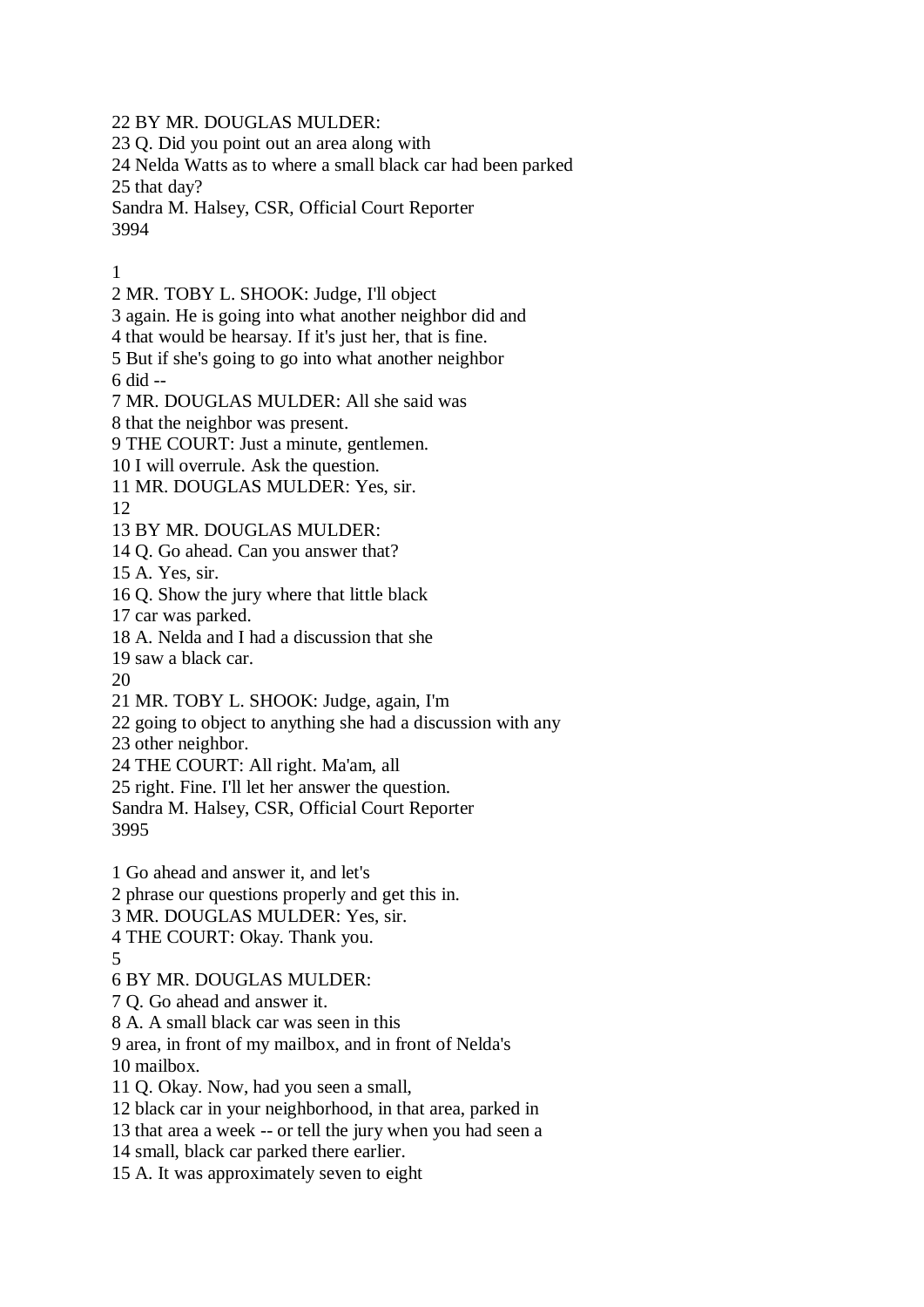16 days before the episode.

17 Q. Okay.

18 A. At the Routier house.

19 Q. Okay. How did you happen to see the

20 vehicle, tell the jury.

21 A. I came home from work about 3:00

22 o'clock in the afternoon, and I saw a small, black car

23 that was stationed right in front of my sidewalk.

24 Q. Okay. And how was that small, black

25 car parked in that area?

Sandra M. Halsey, CSR, Official Court Reporter 3996

1 A. It was against my curb, and the person

2 in the car seemed to be angled towards the Routier home.

3 Q. Okay. There was a person occupying

4 that vehicle?

5 A. Yes, sir.

6 Q. Okay. Did the vehicle have windows

7 that you could easily see through or were they tinted?

8 A. No, sir, they were tinted.

9 Q. All right.

10 A. It was a dark tinting.

11 Q. All right. Were you able to see the

12 individual at all?

13 A. I was able to see his eye-level only.

14 Q. Okay. Why is that?

15 A. His window was only opened

16 approximately a small amount.

17 Q. All right. And you told the jury that

18 he appeared to be focussing on the Routier house?

19 A. Yes, sir.

20 Q. Okay. Did that strike you as unusual?

21 Did you say anything to him or do anything or go in the

22 house or --

23 A. When I got out of my car to approach

24 him, he sped off very fastly.

25 Q. He drove off at a high rate of speed?

Sandra M. Halsey, CSR, Official Court Reporter 3997

1 A. Yes, sir.

 $\mathcal{D}_{\mathcal{L}}$ 

3 THE COURT: Mr. Mulder, it's 10:15.

4 Let's take our morning break now, please. Fifteen

5 minutes, thank you.

6

7 (Whereupon, a short

8 Recess was taken,

9 After which time,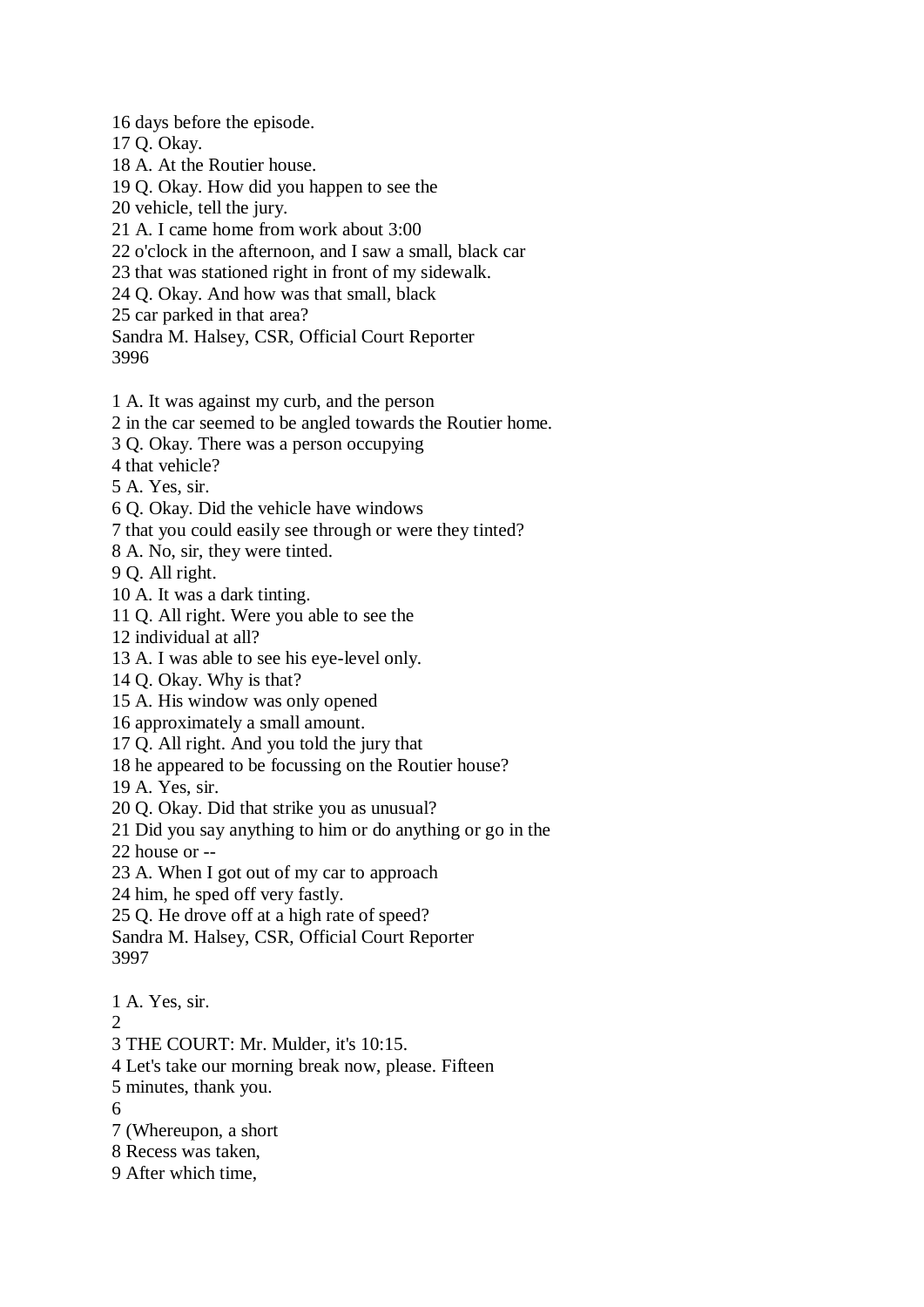10 The proceedings were 11 Resumed on the record, 12 In the presence and 13 Hearing of the defendant 14 And the jury, as follows:) 15 16 THE COURT: Bring in the witness, 17 Karen Neal. 18 THE COURT: All right. Are both sides 19 ready to bring the jury back and resume the trial? 20 MR. GREG DAVIS: Yes, sir, the State 21 is ready. 22 MR. DOUGLAS MULDER: The defense is 23 ready. 24 THE COURT: All right. 25 Sandra M. Halsey, CSR, Official Court Reporter 3998 1 (Whereupon, the jury 2 Was returned to the 3 Courtroom, and the 4 Proceedings were 5 Resumed on the record, 6 In open court, in the 7 Presence and hearing 8 Of the defendant, 9 As follows:) 10 11 THE COURT: All right. Let the record 12 reflect that all parties in the trial are present and the 13 jury is seated. Mr. Mulder. 14 15 16 DIRECT EXAMINATION (Resumed) 17 18 BY MR. DOUGLAS MULDER: 19 Q. Ms. Neal, I'll ask you if later on 20 that day, if you had occasion to go to Baylor Hospital to 21 visit Darlie? 22 A. Yes, sir. 23 Q. Okay. And, will you tell the jury who 24 was with you? 25 A. My husband, Terry, and baby Drake. I Sandra M. Halsey, CSR, Official Court Reporter 3999 1 had the baby. 2 Q. Okay. And, you went down to Baylor 3 Hospital?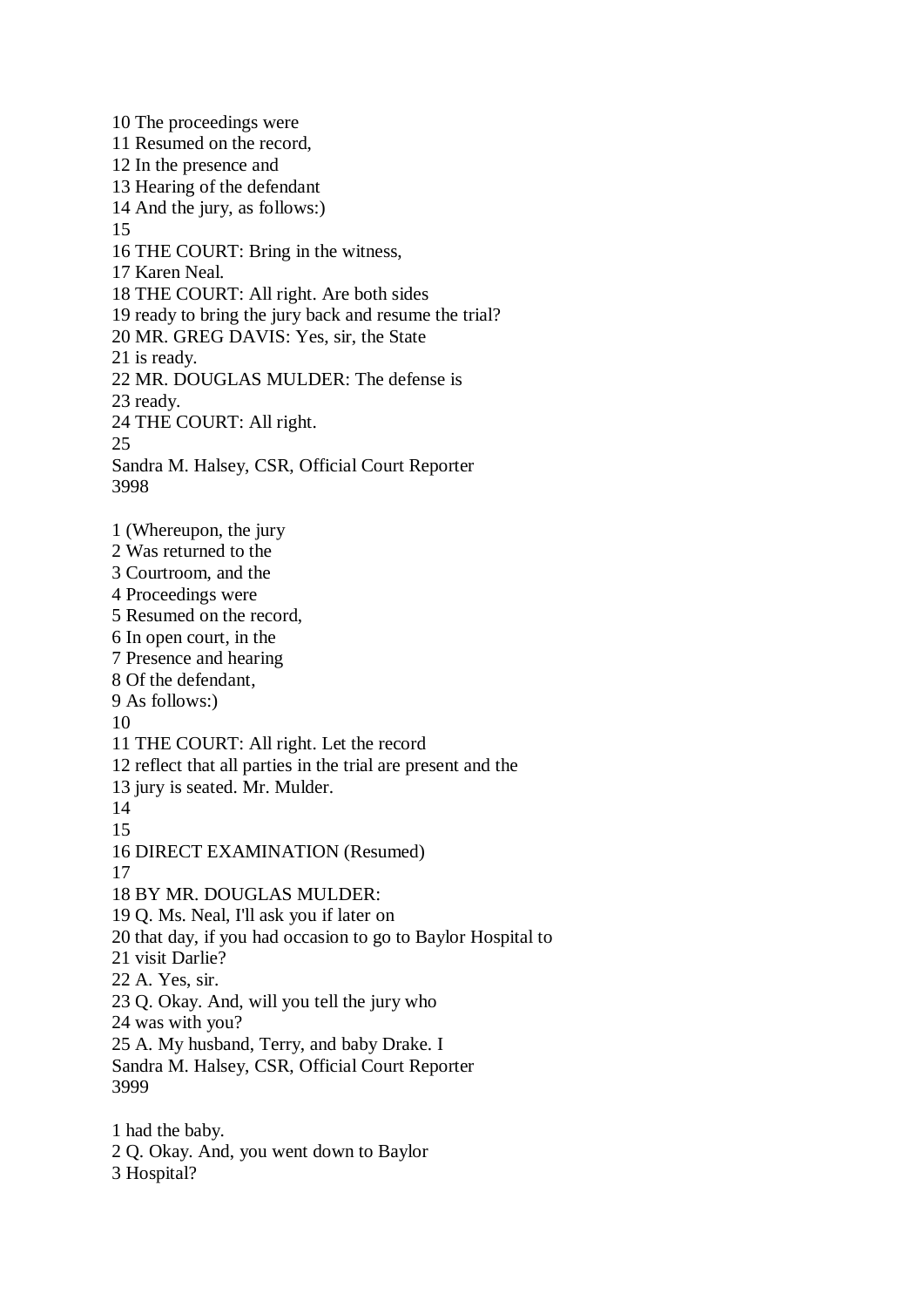4 A. Yes, sir. 5 Q. Were you able to get in to see Darlie? 6 A. Yes, sir. 7 Q. Okay. Will you describe her for the 8 jury, her emotional appearance and physical appearance as 9 you recall it? 10 A. When I first walked in with Darlie I 11 was by myself. Darlie was laying in the bed and she 12 opened her eyes and saw me, and she tried to reach for my 13 hand and she started to cry. 14 And she said, "Karen." 15 And I said, "I'm here." And I said, 16 "It's okay." 17 She appeared very upset. I think 18 maybe seeing me brought back the memories. 19 Q. You, as a nurse, you see a lot of 20 people in traumatic situations, don't you? 21 A. Yes, sir. 22 Q. Did you think that her demeanor was 23 appropriate? 24 A. Very much so. 25 Q. Do you think there was anything fake Sandra M. Halsey, CSR, Official Court Reporter 4000 1 or phony about it? 2 A. No, sir. 3 Q. Okay. Did you subsequently bring the 4 baby in? 5 A. Yes, sir. 6 Q. Okay. And, will you tell the jury 7 what you did with regard to baby Drake? 8 A. As I brought Drake in Darlie started 9 to cry when she saw the baby. But she wanted to hold him 10 and she said, "Let me hold him." 11 And she tried to put her arms up to 12 take him and she was -- had an IV in her left arm and she 13 could not reach. 14 So I placed the baby towards her 15 stomach area and she kind of held his hands, and Drake 16 was very restless, and she could not control him. So I 17 was trying to hold him for her. 18 Q. Okay. It was apparent, the love 19 between the mother and the child? 20 A. Very much so. 21 Q. Okay. Now, did you happen to -- as a 22 nurse you would observe, I guess, her physical condition 23 and whatever medical treatment she was receiving? 24 A. Yes, sir. 25 Q. Will you tell the jury if you noticed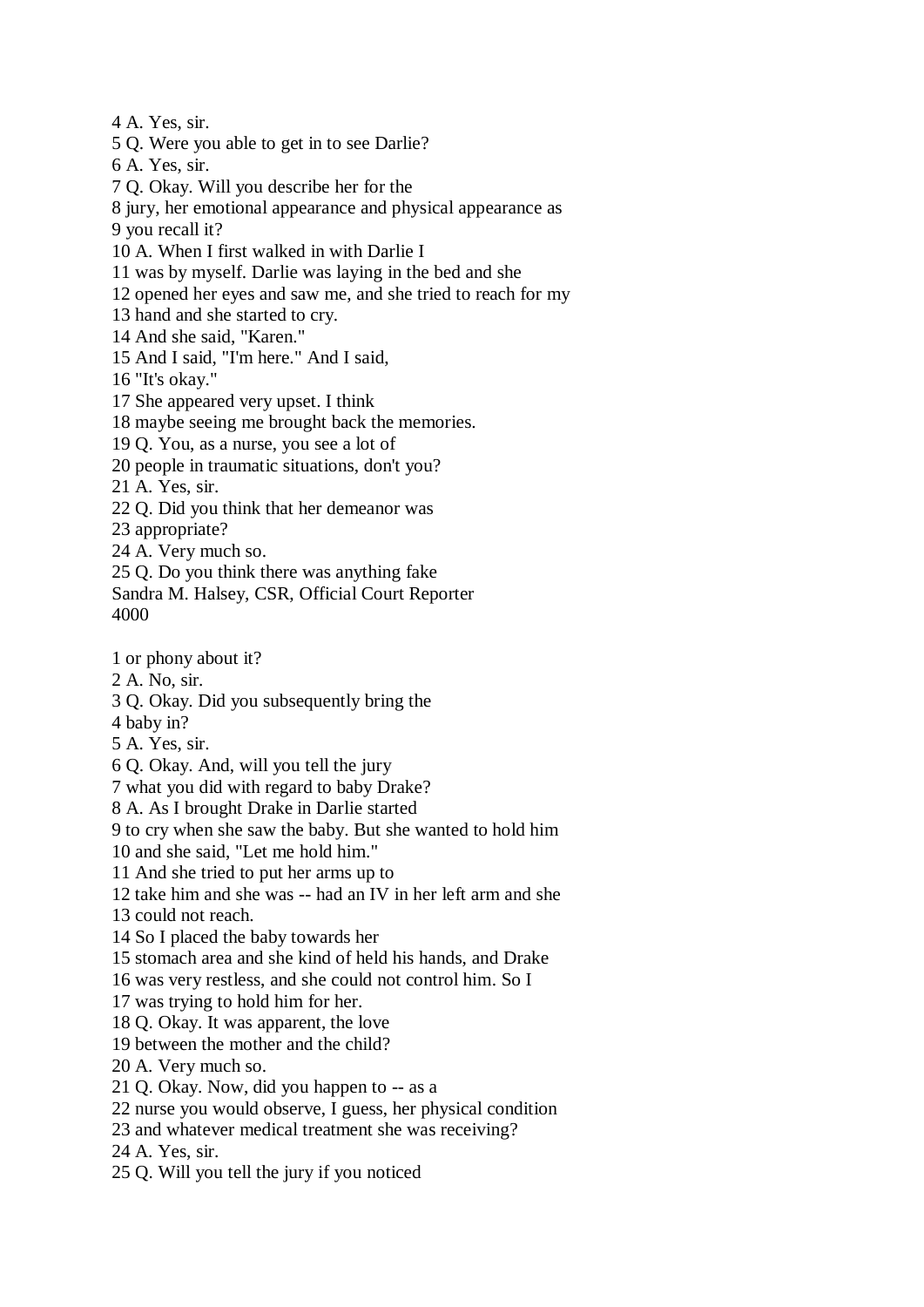Sandra M. Halsey, CSR, Official Court Reporter 4001

1 any bruising on either of her arms, and if so, what? 2 A. I noticed on her right forearm, 3 slightly above her wrist that she had some light -- I 4 wanted to call it bruising that was developing. 5 It was a reddish in color and her 6 forearm was swollen. On her left arm, the left forearm 7 where her IV was, she was telling me that the IV hurt, 8 and I noticed that she had a little bruising around that 9 forearm area on the left arm also. 10 Q. Did you -- 11 A. It was very light in color. 12 Q. Did you do anything to her arm? 13 A. Yes, sir. When she complained that 14 her arm was hurting, I felt that maybe her IV was not in 15 the vein, it was maybe going in the tissue. I pinched 16 her IV to make sure I got a blood return, and I told her 17 that it was fine. 18 Q. Okay. Was there a nurse there at that 19 time? 20 A. Yes, sir. 21 Q. Did she see what you had done? 22 A. Yes, sir. 23 Q. And, did she thank you for assisting 24 or did she make a comment to you? 25 A. She was angry at me. She told me that Sandra M. Halsey, CSR, Official Court Reporter 4002 1 there was nothing wrong with her IV, nothing wrong with 2 her arm. 3 Q. Okay. Did you think it was your place 4 to point it out to the doctors or nurses that there was 5 bruising on both her left and right arms? 6 A. No, sir. 7 Q. Okay. Is there any question in your 8 mind of what you saw, what you have described to this 9 jury? 10 A. No, sir. 11 Q. Is there any question about what you 12 saw bruising on her arms? 13 A. No, sir. 14 Q. Okay. All right. Now -- 15 A. I'm sorry. I didn't quite understand. 16 You were asking me, did I think it was a reason why she 17 had bruising? 18 Q. No. I asked if you thought it was

19 your place to point that out to the doctors and the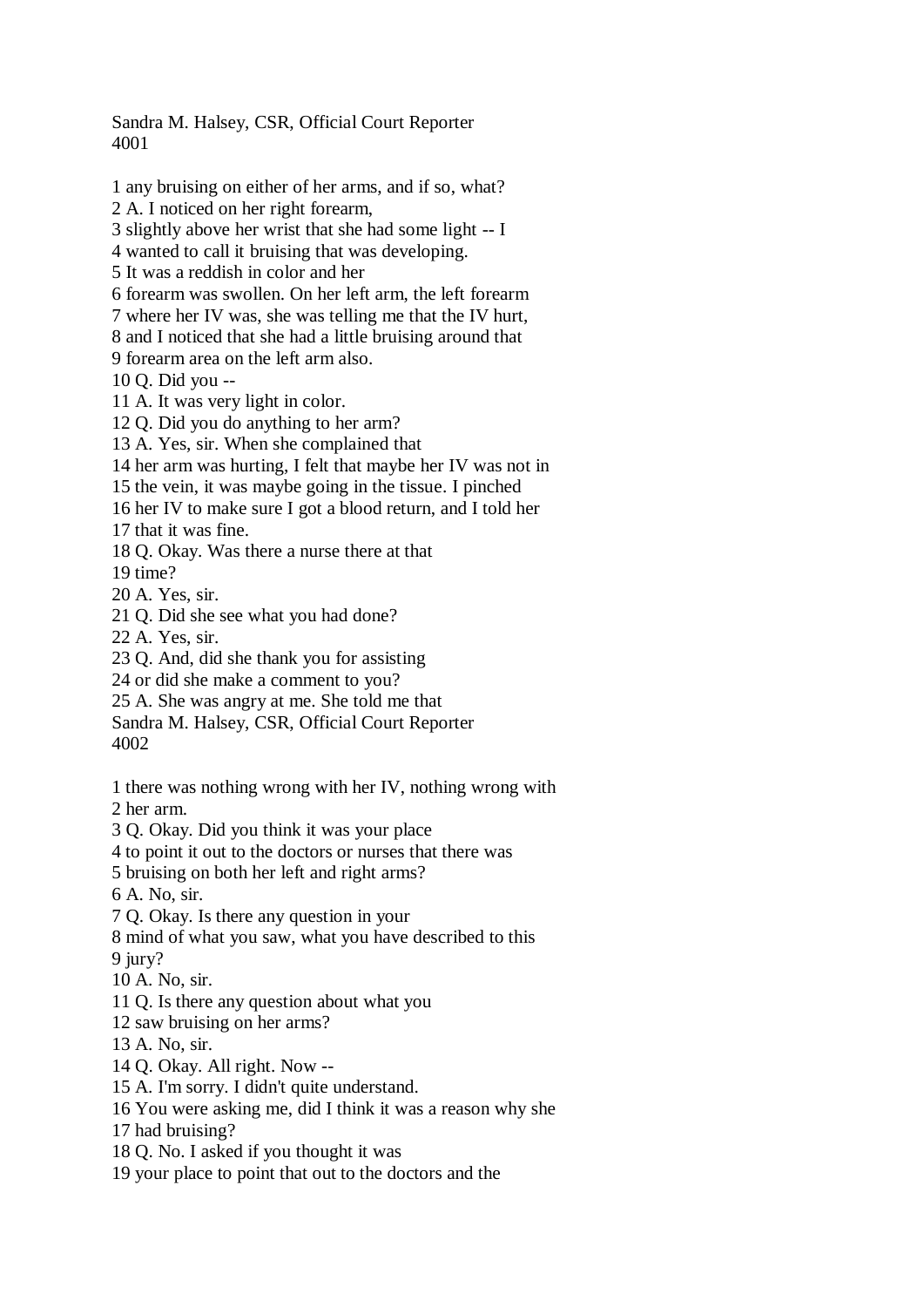20 nurses? 21 A. No, sir. 22 Q. I mean, after all, she was in a 23 hospital, wasn't she? 24 A. That's correct. I felt that she was 25 under pretty close medical attention. Sandra M. Halsey, CSR, Official Court Reporter 4003 1 Q. Now, did you have occasion to return 2 the next day? 3 A. Yes, sir, I did. 4 Q. And did you likewise bring the child? 5 A. Yes, sir. 6 Q. Okay. And, were there any other 7 members of your family that also accompanied you? 8 A. My daughter, Rebecca, and my son, 9 Nick, and my husband, Terry. 10 Q. Okay. Did you all walk into the room 11 and see her at the same time? 12 A. Yes, sir, we did. 13 Q. Okay. And, what was her reaction to 14 you all, and you and the children and your husband's 15 reaction to her? 16 A. Darlie cried when she saw Nick and 17 Rebecca. Rebecca, my daughter, became very violently 18 upset. She was trying to hug Darlie, and Darlie could 19 not quite reach to her to comfort her. 20 Q. Okay. And did you again let her hold 21 the child or put the child where she could touch the 22 child? 23 A. At that moment, I did not let her hold 24 Drake at that moment, but a little later during the visit 25 I did. Sandra M. Halsey, CSR, Official Court Reporter 4004 1 Q. Okay. Did you arrange for her to hold

2 Drake in the same fashion?

- 3 A. Yes, sir, I did.
- 4 Q. Tell the jury how that was again.
- 5 A. Darlie was unable to reach up. She

6 appeared to be very limited for her arms.

7 Q. Did you find that unusual, given the

8 circumstances?

9 A. No, sir, I did not.

10 Q. Okay. So what did you do with Drake?

11 A. I placed Drake on her stomach and let

12 her hold his hands and she talked to him.

13 Q. Okay.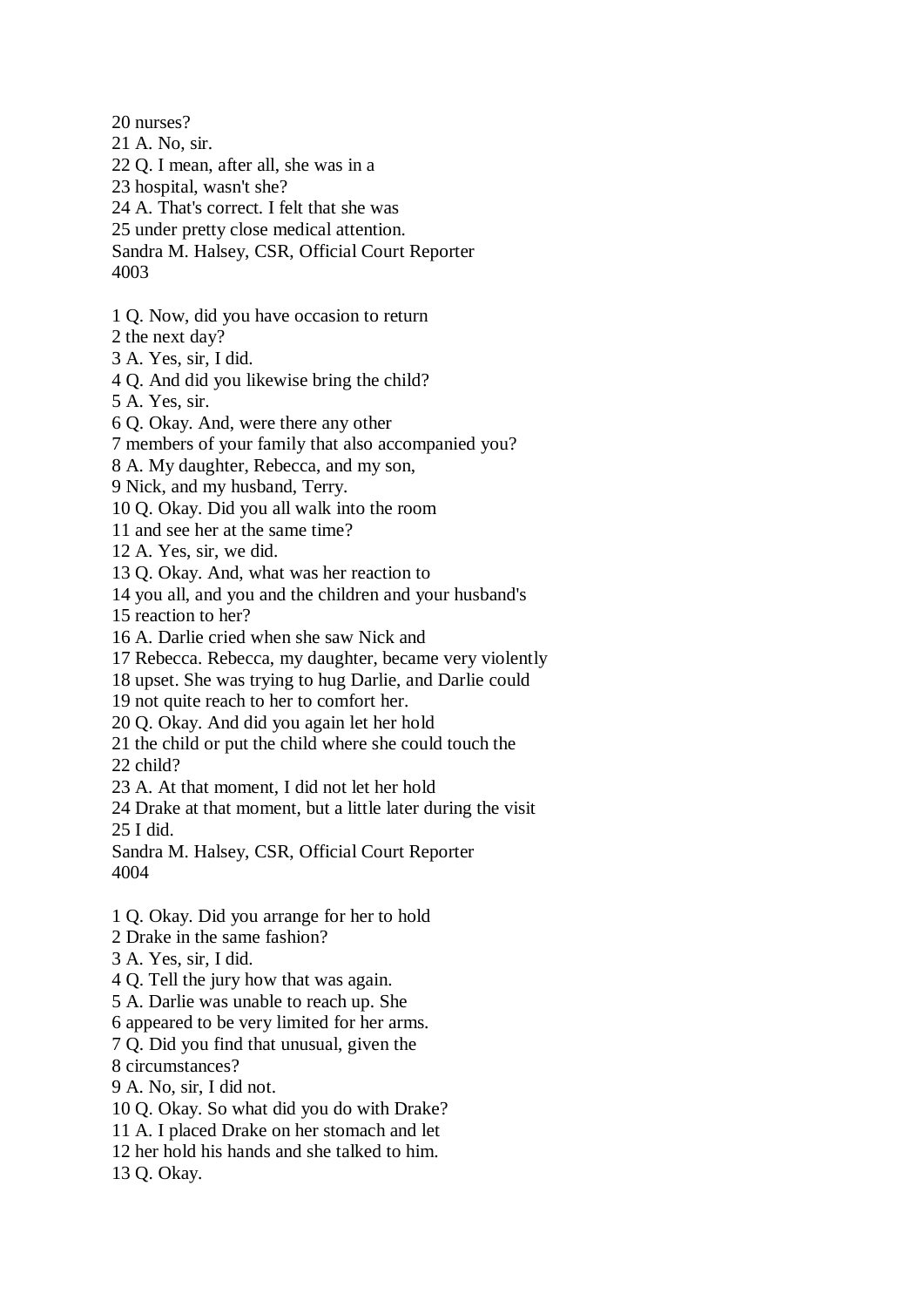14 A. Tried to comfort him. 15 Q. Did you find that normal? 16 A. Yes, sir. 17 Q. Okay. Have you observed Darlie with 18 her children? 19 A. Yes, I have. 20 Q. What sort of a mother is she? 21 A. Darlie is very compassionate, very 22 outstanding with her children. She made sure the 23 children treated everyone equally. She made sure when 24 the children did something wrong -- 25 Q. What do you mean by that? Sandra M. Halsey, CSR, Official Court Reporter

4005

1 A. She told her children that there is no

2 discrimination. That is not the word she used, but she

3 said, "You treat everyone equally. This is your friend."

4 No matter what color they were, no

5 matter whether they were rich or poor or whatever status.

6 The children did not see any difference between

7 themselves and another child.

8 Q. And that is the way she felt?

9 A. Exactly. Yes, sir.

10 Q. Did you think that she was

11 materialistic and self-centered and selfish?

12 A. No, sir. Darlie was very generous to

13 children. She was very generous to everyone in our

14 neighborhood.

15 At Christmas time, she took the

16 opportunity to help other families, through an

17 organization. She received their name, she bought the

18 mother, father, children, everyone very nice gifts.

19 Q. Were children welcome in her home?

20 A. Yes, sir. Her home was the all around

21 neighborhood home. All the children, as well as

22 teenagers went to her home.

23 Q. Okay. Did you attend the viewing

24 later in the week?

25 A. Yes, sir.

Sandra M. Halsey, CSR, Official Court Reporter 4006

1 Q. And did you see Darlie there?

- 2 A. Yes, I did.
- 3 Q. Did she seem appropriate to you, in
- 4 the fashion in which she was grieving?
- 5 A. Yes, sir.
- 6 Q. Okay. I assume you attended the

7 funeral?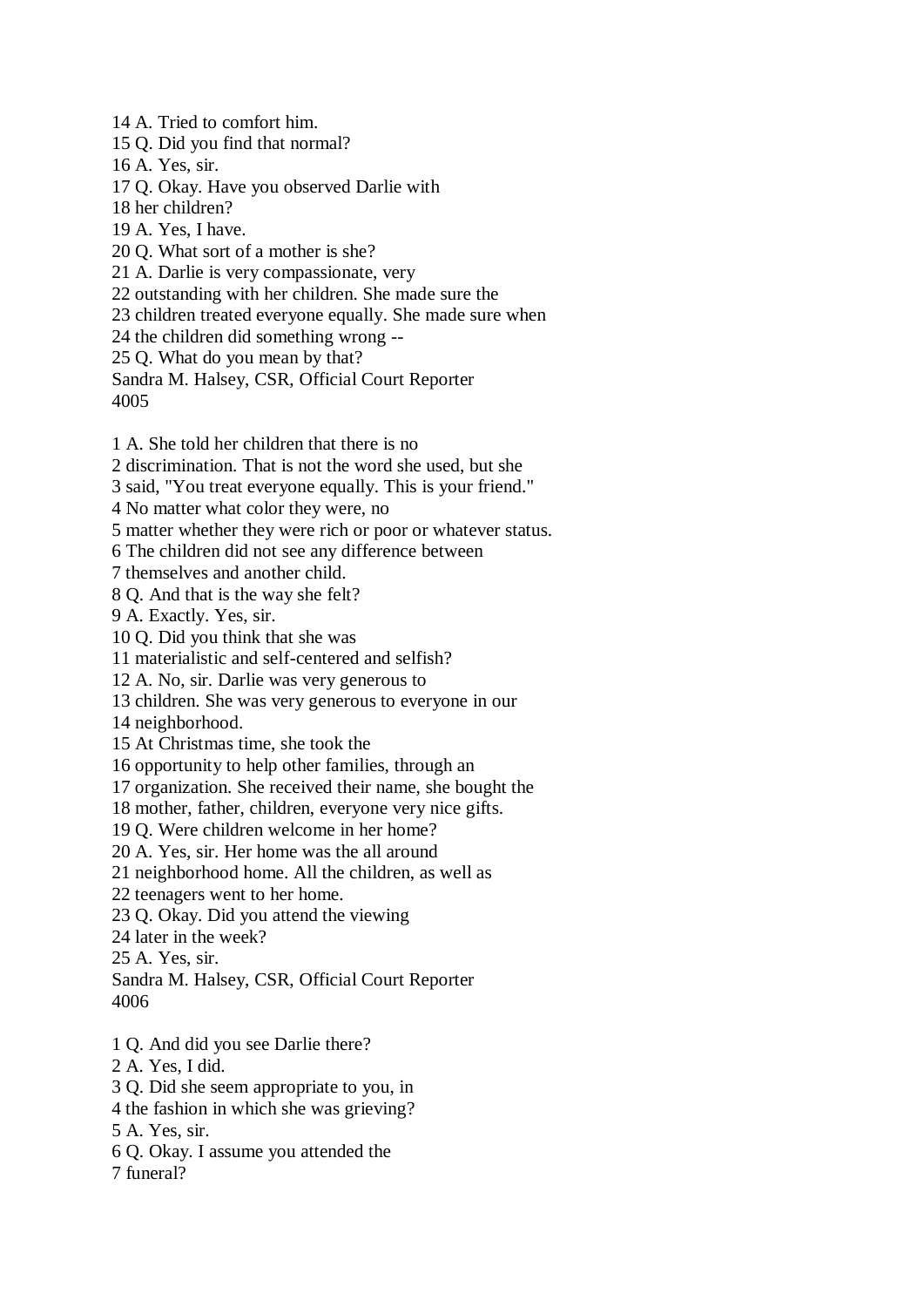8 A. Yes, sir.

9 Q. There's been some talk about

10 Gangster's Paradise being played there.

11 A. Yes, sir.

12 Q. You heard that?

13 A. Yes, sir.

14 Q. Not the sort of thing I listen to and

15 perhaps not -- I don't even know if I have even heard

16 it -- but is that one of your favorites?

17 A. I would not call it my favorite, but

18 it was definitely Devon and Damon's favorite song.

19 Q. Do you see anything inappropriate in

20 as much as it's their funeral?

21 A. No, sir. I felt it was very

22 appropriate, that was in the remembrance of the boys.

23 Q. Do you think they should have played

24 something that was perhaps your favorite or the parents' 25 favorite?

Sandra M. Halsey, CSR, Official Court Reporter 4007

1 A. No, sir.

2 Q. There's been some talk about Darlie

3 being depressed or having the blues after Drake was born.

4 Are you familiar as a nurse and as a mother with what I

5 am talking about?

6 A. Postpartum depression, yes, sir.

7 Q. Okay.

8 A. Yes.

9 Q. Did you note that in your frequent

10 visits with her?

11 A. I noted that Darlie did have -- yes,

12 some postpartum depression. She did not appear to be any

13 more physically or mentally depressed than I was when I

14 had my children.

15 Q. Okay. As a nurse, I guess you would

16 have recognized that?

17 A. Yes, sir.

18 Q. Okay. Not unusual for a woman to have

19 the blues?

20 A. No, sir.

21 Q. You felt that was normal?

22 A. I felt it was a very appropriate, yes,

23 sir.

24 Q. Okay.

25

Sandra M. Halsey, CSR, Official Court Reporter 4008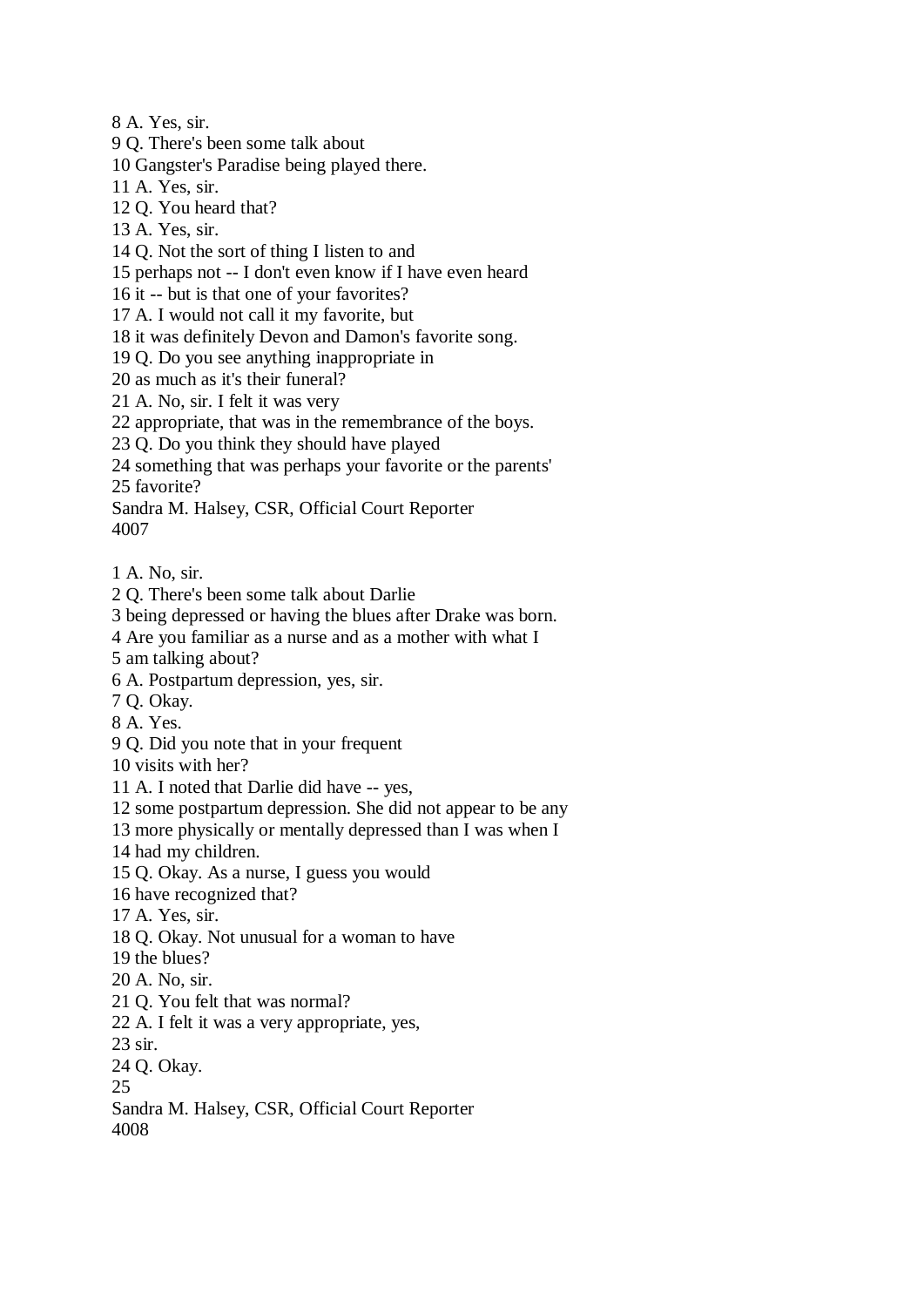1 MR. DOUGLAS MULDER: We will pass the 2 witness. They will have some questions for you Ms. Neal. 3 Thank you. 4 THE COURT: Mr. Shook. 5 6 7 CROSS EXAMINATION 8 9 BY MR. TOBY L. SHOOK: 10 Q. Ms. Neal, my name is Toby Shook. I 11 just have a few questions for you. 12 A. Yes, sir. 13 Q. If you don't understand any of them, 14 just let me know, I'll try to rephrase them. Okay? 15 A. Okay. 16 Q. All right. Now, you said you're a 17 registered nurse; is that right? 18 A. Yes, sir. 19 Q. Do you work at a hospital, doctor's 20 office? 21 A. I work at a hospital. 22 Q. Okay. What type of work do you do 23 there at the hospital? 24 A. I'm a staff nurse. I prepare patients 25 for surgery and recover them post-operatively. And, I am Sandra M. Halsey, CSR, Official Court Reporter 4009 1 well-rounded. I work on the telemetry floor, which is a 2 heart floor. I work in the intensive care unit. 3 I have had opportunity to work in the 4 recovery room, immediate post-op recovery room from 5 surgery. 6 I have worked on the obstetrics ward. 7 I'm pretty well familiar with very many services of the 8 hospital as a nurse. 9 Q. You have been all over it? 10 A. Yes, sir. 11 Q. At Parkland? 12 A. No, sir, Doctors Hospital. 13 Q. Doctors Hospital? 14 A. Yes, sir. 15 Q. Okay. And, you were -- how long had 16 you known the Routier family? 17 A. Approximately four and a half years. 18 Q. Had you already been living in your 19 house when their house was built? 20 A. Yes, sir. 21 Q. Then you became friends? 22 A. We became friends.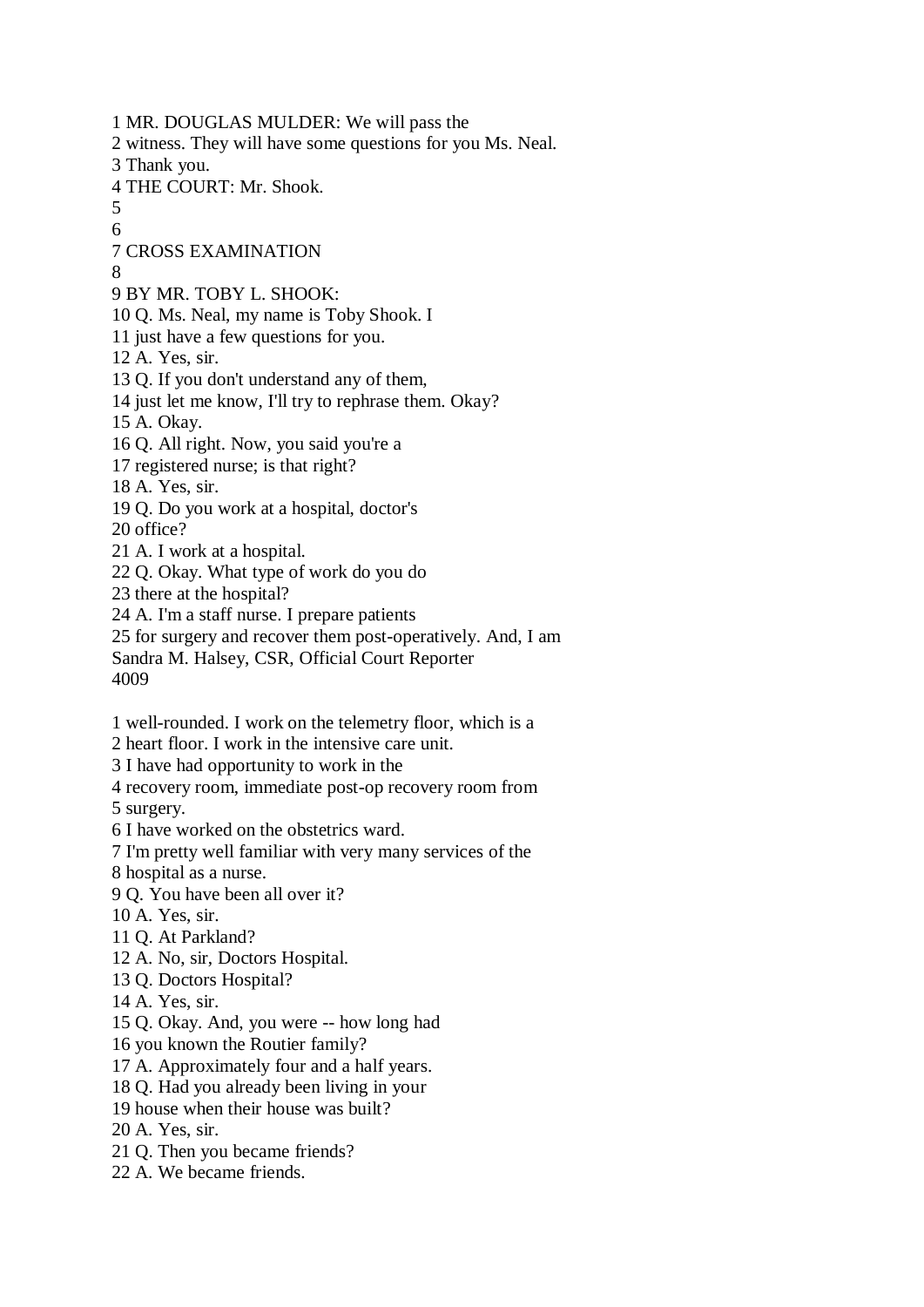23 Q. Okay. And you all became close 24 friends, did you not? 25 A. Yes, sir. Sandra M. Halsey, CSR, Official Court Reporter

4010

1 Q. Who were her other close -- she had 2 another close friend in the neighborhood, did she not? 3 A. Mercedes. 4 Q. Okay. Is that Mercedes Adams? 5 A. Yes, sir. 6 Q. And would you say that you and 7 Mercedes Adams were probably her close neighborhood 8 friends? 9 A. Yes, sir. 10 Q. She had other friends that would come 11 and see her? 12 A. She had many friends. 13 Q. Okay. And, you -- now let me talk 14 about the early morning when the murder occurred. You 15 say that -- I was a little confused. Out here in front 16 of your house, you always park out here, your two cars 17 are always parked out, just like the Gorsuches; is that 18 right? 19 A. That's correct. 20 Q. Okay. Now, what time did you get out 21 of the house after Darin woke you up? 22 A. It was approximately, shortly after 23 that I would say, less than a minute. 24 Q. Okay. So we're talking around, maybe 25 2:36, or 2:38? Sandra M. Halsey, CSR, Official Court Reporter 4011 1 A. I would think about 2:36 or 2:37. 2 Q. Okay. Had you been asleep when he 3 woke you up? 4 A. Yes, sir. 5 Q. Okay. Did you see any black car out 6 there that morning? 7 A. No, sir. 8 Q. Okay. So you never saw any black car 9 out -- parked out in front of -- what is the name of this 10 next-door neighbor? 11 A. Nelda Watts. Roy and Nelda Watts. 12 Q. You never saw that car yourself, did 13 you? 14 A. No, sir.

15 Q. Okay. And, did you get outside the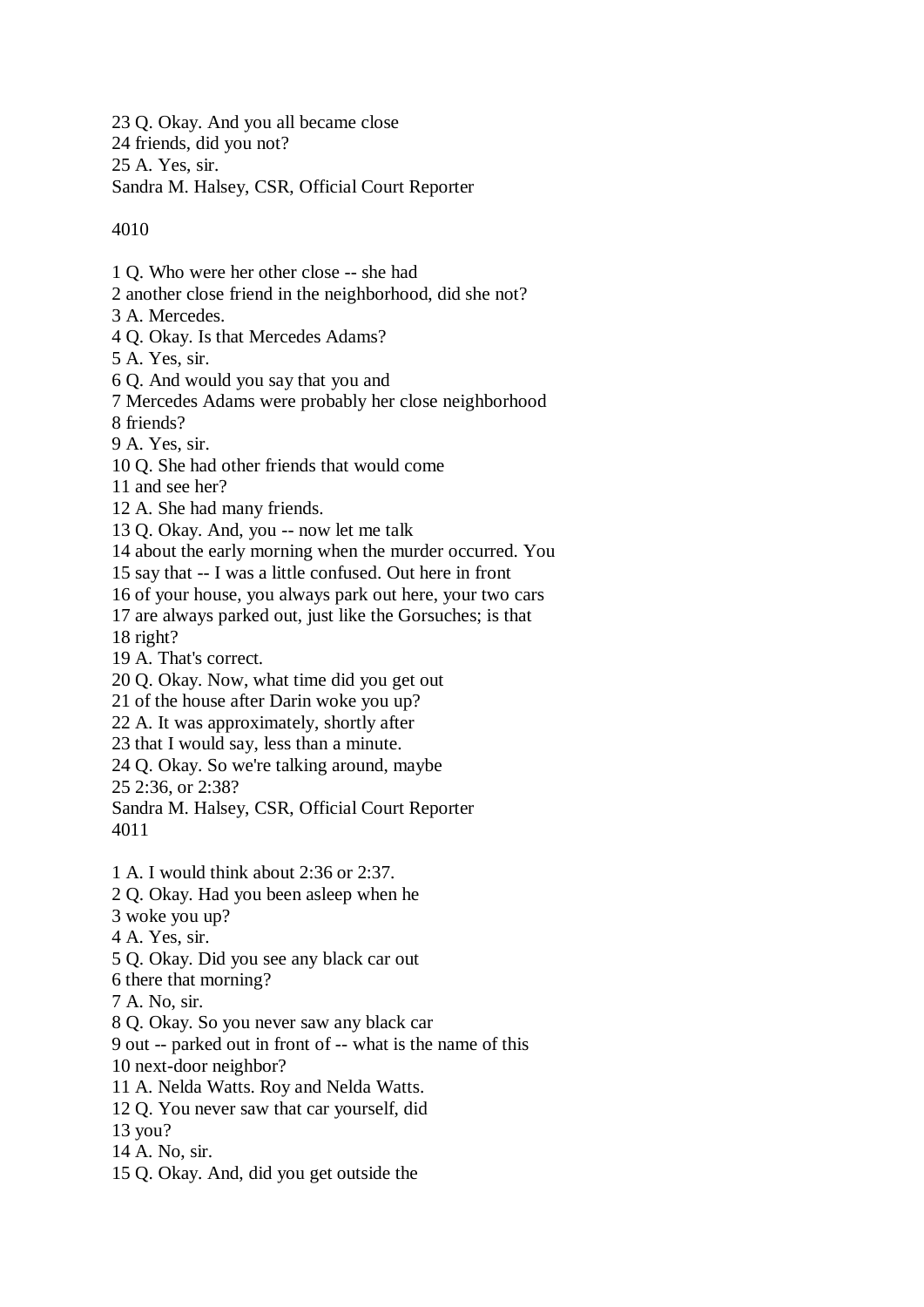16 house before Ms. Watt's got outside of her house?

17 A. Yes, I did.

18 Q. Okay.

19 A. I ran directly across the street, and

20 as I was walking back from the house after they had

21 placed Darlie in the ambulance, Nelda and Roy had come

22 out to greet me and ask me what was going on.

23 Q. Okay. So that -- some time had passed

24 by that time, I guess?

25 A. Yes, sir.

Sandra M. Halsey, CSR, Official Court Reporter 4012

1 Q. Okay. Now, you said that you went up

2 to the hospital that day, the 6th. What time did you

3 make it up there?

4 A. It was between 2:00 and 3:00 o'clock.

5 Q. Okay. And you saw this -- what was

6 the injury you saw on the arm? Describe it again.

7 A. On her right arm?

8 Q. Yes.

9 A. On her right arm it was reddish, kind

10 of starting to bruise, it had a -- I want to say a bluish

11 cast to it. It was starting to be early bruising.

12 Q. Okay. And let me ask you about the

13 right one first. Where was that bruise located?

14 A. Between here and here. Between the

15 elbow area and this.

16 Q. Okay. And where on the arm?

17 A. It was -- I can't pinpoint exactly. I

18 want to say it was scattered, this area was swollen, this

19 area was reddish.

20 Q. Okay. So it's clear for the record.

21 She is writing this down.

22 A. I understand.

23 Q. Were you pointing to your forearm

24 here?

25 A. Yes, sir.

Sandra M. Halsey, CSR, Official Court Reporter 4013

1 Q. Okay. And, below the elbow here to

2 the wrist?

3 A. Yes, sir.

4 Q. And we are talking about the -- you

5 probably know what the name of it is?

6 A. The aspect, the side, posterior side

7 and the very top side.

8 Q. Okay. This side right in there?

9 A. Yes, sir.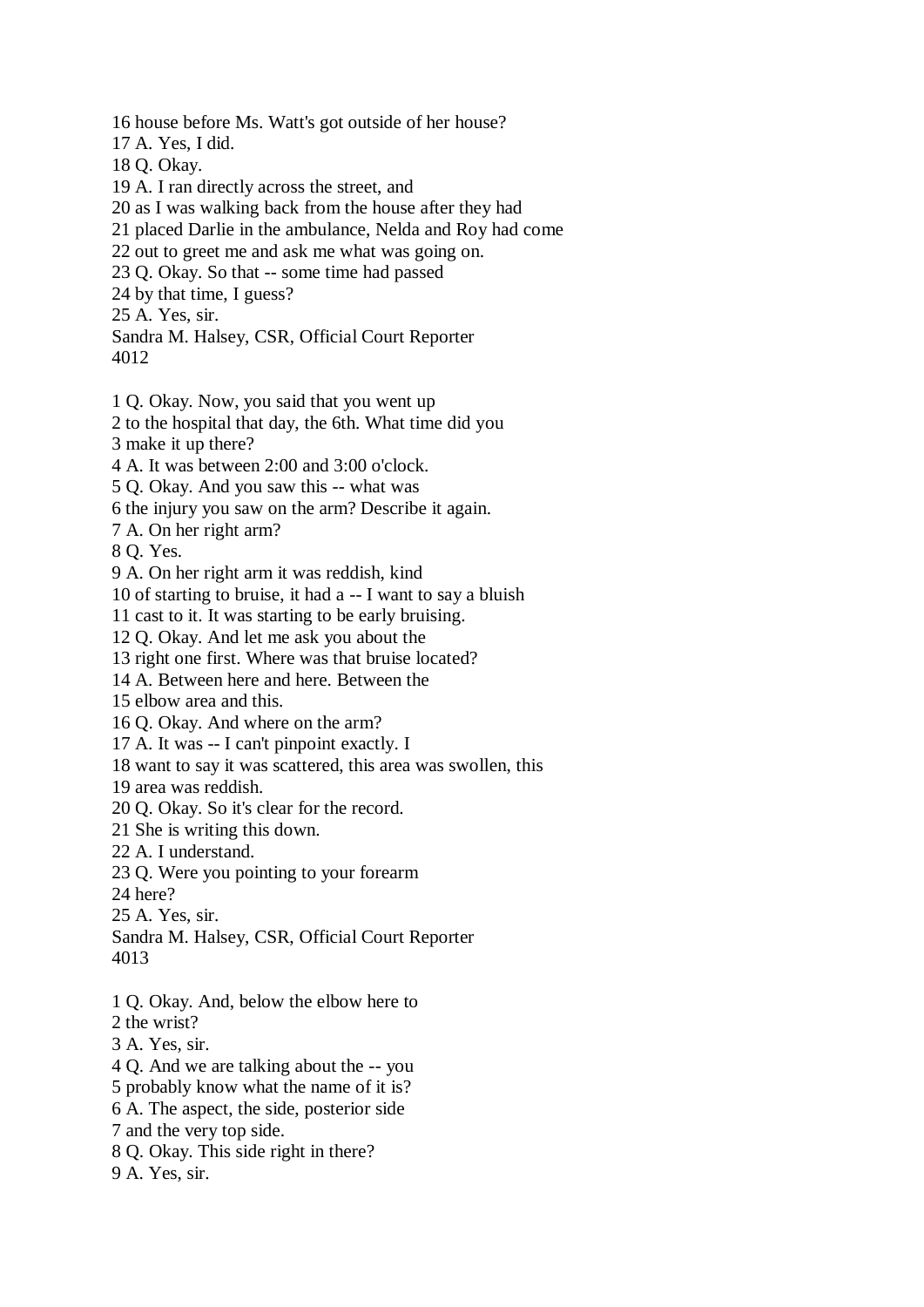10 Q. Okay. And that was starting to

11 bruise; is that right?

12 A. Yes, sir.

13 Q. Reddish and blue?

14 A. It had a very light blue tinge to it.

15 I call it early bruising.

16 Q. Okay. And that was the area here?

17 A. Yes.

18 Q. Was she cut on this side of the arm

19 also?

20 A. Yes, sir. She had sutures right here.

21 Q. And this bruising was all up and down,

22 near that same area?

23 A. Exactly.

24 Q. No doubt about that in your mind then?

25 A. No doubt about that.

Sandra M. Halsey, CSR, Official Court Reporter 4014

1 Q. You were paying attention to her

2 injuries quite carefully, I guess?

3 A. No, sir, I was not. I was not the

4 nurse taking care of her. I didn't feel like it was my

5 job --

6 Q. But, I mean you saw it there.

7 A. I observed it, yes, sir.

8 Q. I mean, I know you didn't examine the

9 wound or anything, but no doubt in your mind that's where

10 it was?

11 A. Yes, sir.

12 Q. Okay. And sometime during that

13 morning you were the neighbor that the police needed to

14 go retrieve that vicious dog out of the house, right?

15 A. Yes, yes.

16 Q. What type of dog did they have? Would

17 you describe that dog, please?

18 A. I don't know the name of the dog. He

19 is very small, like a Pomeranian.

20 Q. How long had they had that dog?

21 A. They had the dog ever since they moved

22 in, approximately four years.

23 Q. Okay. And do you recall the dog's

24 name being Domain?

25 A. Domain.

Sandra M. Halsey, CSR, Official Court Reporter 4015

1 Q. Did he always stay in the house

2 usually?

3 A. Yes, sir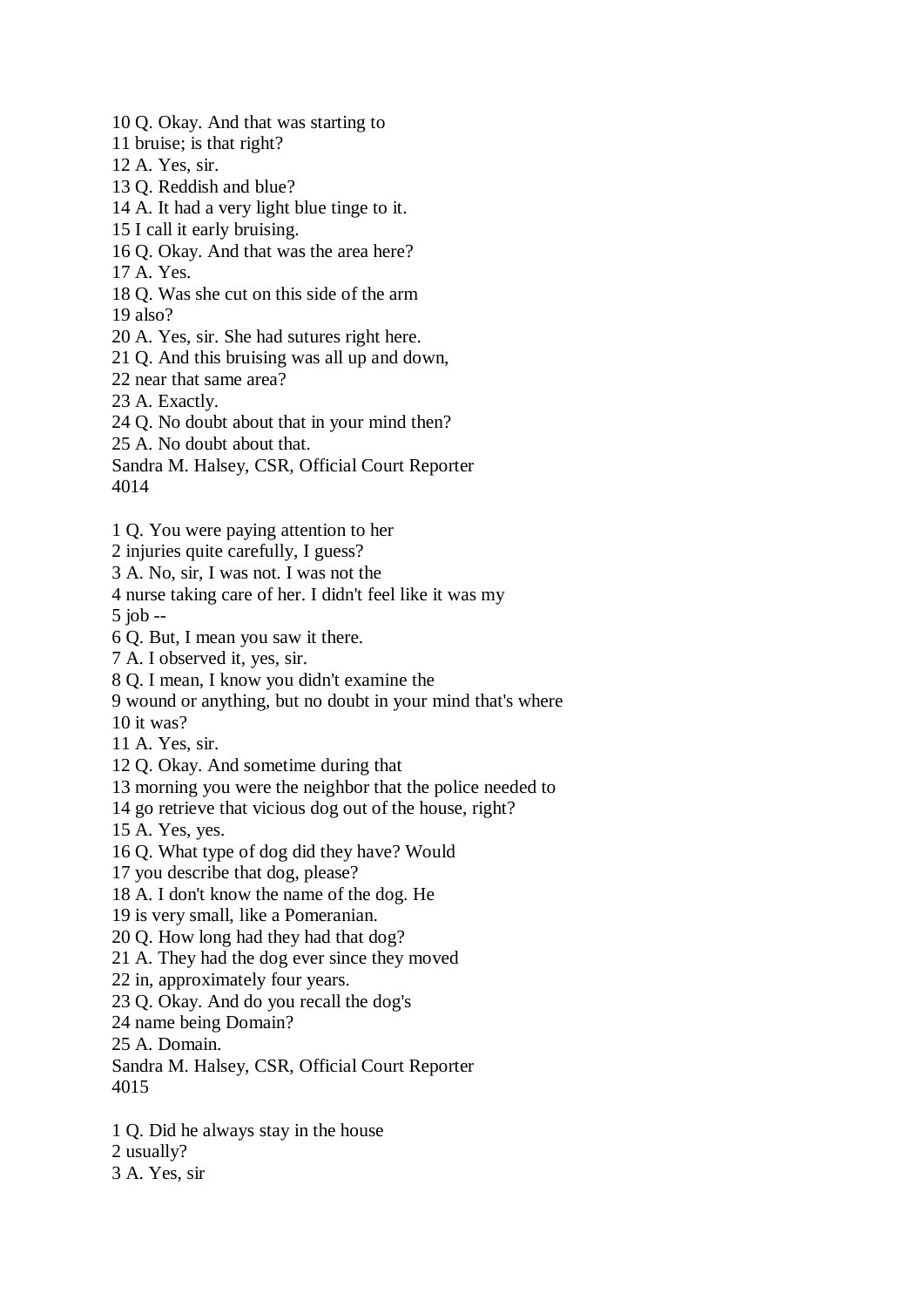4 Q. We're talking about a little white 5 dog, right? 6 A. Yes, sir. 7 Q. Okay. Where was he -- did you go in 8 with some police officers, did they escort you into the 9 house to get the dog? 10 A. Yes, sir. 11 Q. Did you go up the stairs? Was he 12 upstairs? 13 A. Domain was at the top of the steps, 14 yes, sir. 15 Q. What was he doing when he was at the 16 top? 17 A. Barking, growling. 18 Q. Okay. Kind of like little dogs do? 19 A. Yes, sir. 20 Q. Okay. Does the dog know you? 21 A. Yes, sir. 22 Q. Okay. And did you have any trouble 23 picking him up? 24 A. Initially, I did. Domain was barking 25 when he saw me coming up, and when I got to the top of Sandra M. Halsey, CSR, Official Court Reporter 4016 1 the steps, I said, "Domain." And he settled down. 2 He then started wagging his tail and I 3 think he recognized me, and I picked him up and he was 4 shaking. 5 Q. Okay. Police officers had been kind 6 of nipped at, I guess, earlier? 7 A. Yes, so they told me. I did not 8 observe that. 9 Q. All right. So you helped the police 10 out and got the dog out? 11 A. Yes, I did. 12 Q. Did he start barking right when you 13 got in the house? 14 A. He was barking -- I could hear him 15 barking before I even got in the house. 16 Q. Okay. So he was barking as you came 17 up and then when you went upstairs? 18 A. Yes, sir. 19 Q. And, was that his usual practice when 20 strangers were around? 21 A. Yes, sir. 22 Q. Okay. He barked a lot if he didn't 23 know you? 24 A. Basically, yes. 25 Q. Okay. We're talking about a young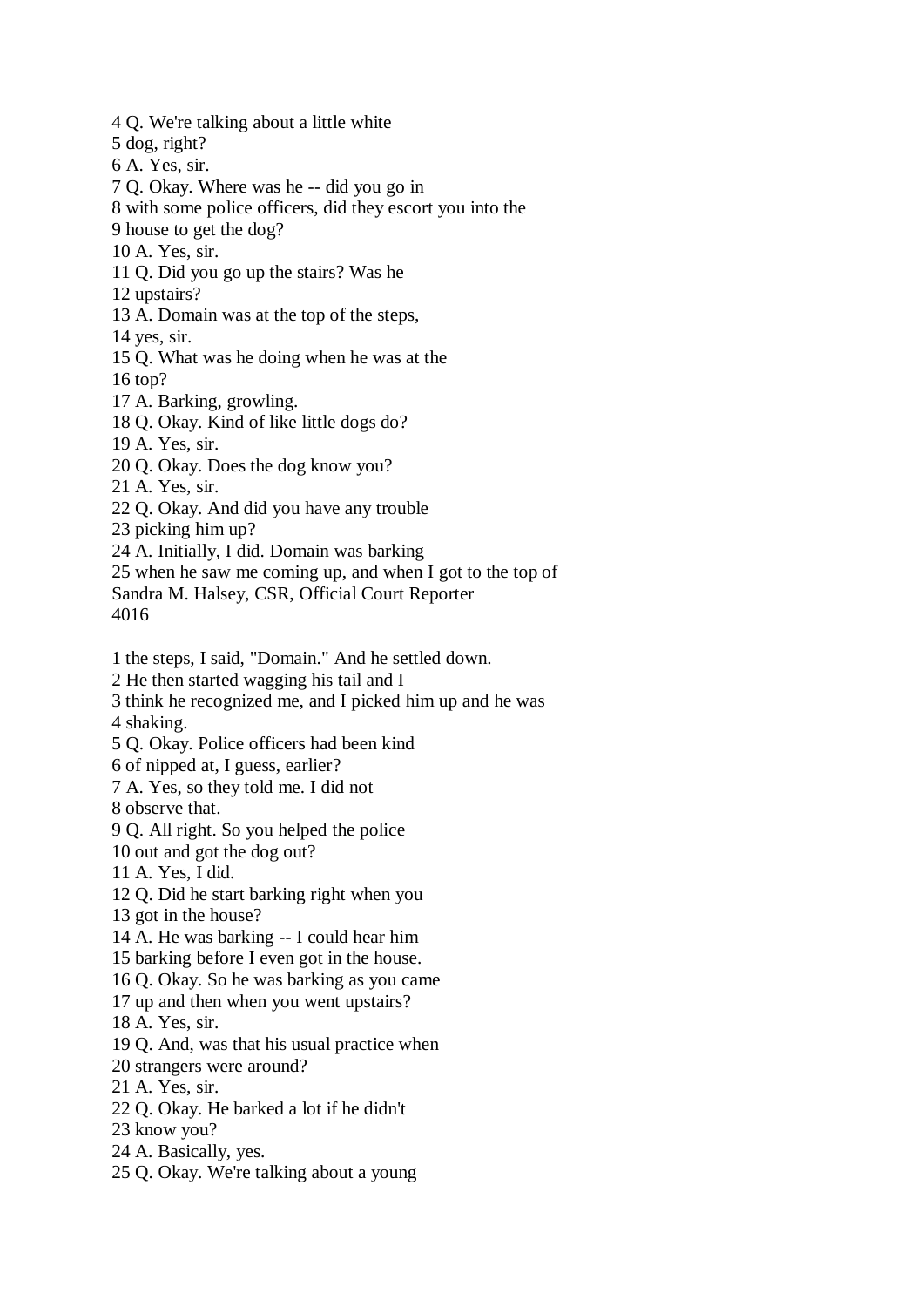Sandra M. Halsey, CSR, Official Court Reporter 4017

1 dog, right? Well, four years, I guess? 2 A. They did not have him exactly when 3 they moved in. They got him shortly after that period, 4 so I would say yes. 5 Q. Okay. So you are in the house -- did 6 they keep him in the house during the daytime? 7 A. Yes, sir. 8 Q. And in the evening? 9 A. Yes, sir. 10 Q. Okay. Do you know where he slept or 11 where he stayed? 12 A. He stayed upstairs mainly. He 13 traveled between Darlie's bedroom, the boys' bedroom and 14 the game room. 15 Q. Okay. Would he come downstairs on 16 occasion when you were there? 17 A. He would never come down the steps by 18 himself. 19 Q. Had to be helped down? 20 A. Yes, he did. 21 Q. He didn't have any trouble hearing 22 things going on in the house when he was upstairs though, 23 did he? 24 A. No, sir. 25 Q. He could make plenty of noise up Sandra M. Halsey, CSR, Official Court Reporter 4018 1 there, couldn't he? 2 A. It was a muffled sound when you were 3 in the kitchen, you could hear him barking. 4 Q. Okay. Okay. But, if he heard a noise 5 or something, or someone came in the house, would he bark 6 from upstairs when you were present in the house? 7 A. Yes, he would, until he saw who it 8 was. 9 Q. Okay. In other words, he could be 10 alert, things like that?

- 11 A. Basically, yes.
- 12 Q. My mom has a dog that you can let
- 13 firecrackers off next to him and he is so old he doesn't
- 14 wake up. But we're talking about a dog that can bark?
- 15 A. Yes.
- 16 Q. Okay. Now, you saw a -- your
- 17 daughter, how old is she?
- 18 A. Twelve.
- 19 Q. Okay. Now, did she babysit for Darlie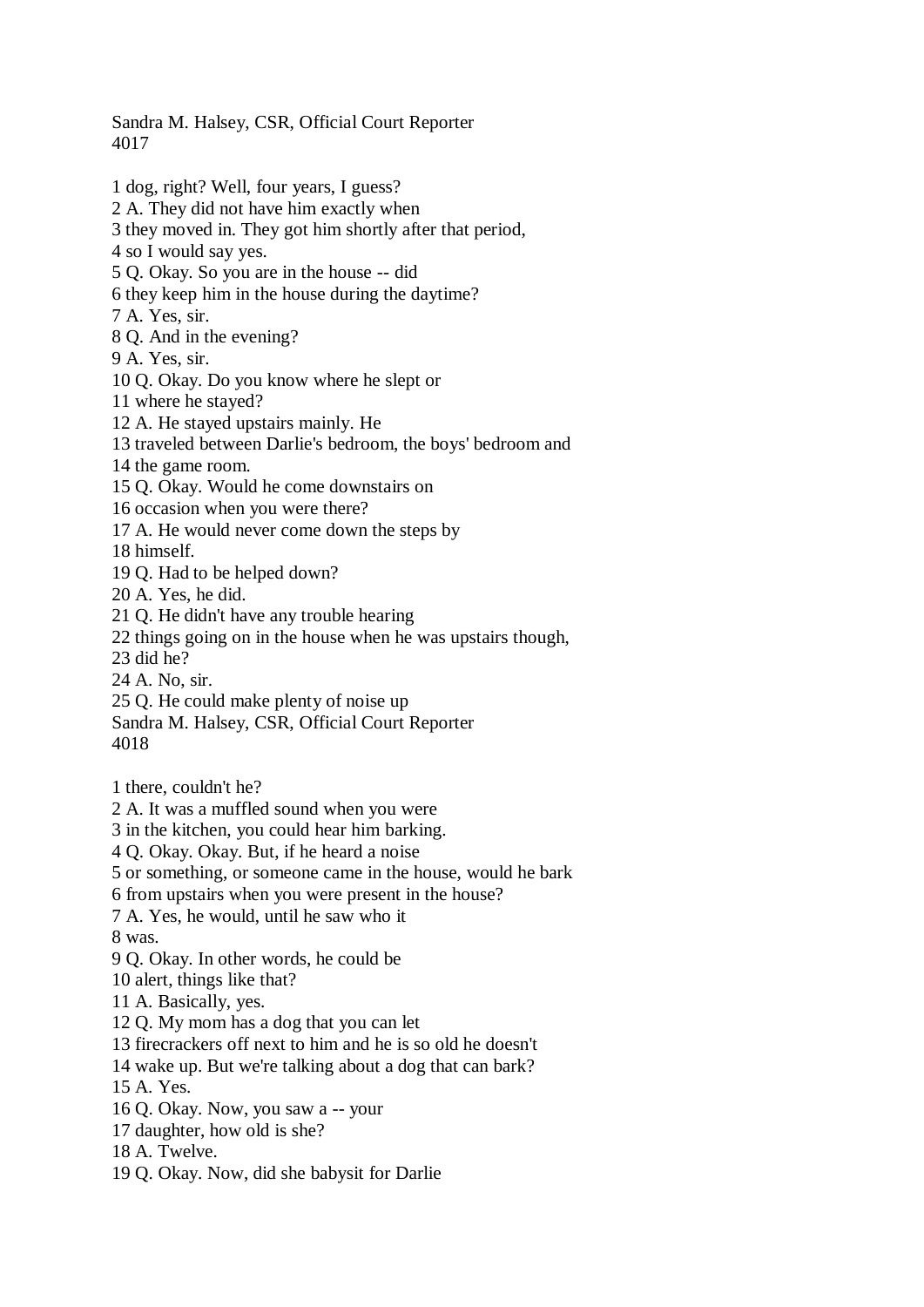20 Routier?

- 21 A. Yes, she did.
- 22 Q. Okay. When did she start doing that?
- 23 A. She would -- we called it
- 24 babysitting -- she would go into the house and help
- 25 Darlie out.
- Sandra M. Halsey, CSR, Official Court Reporter 4019
- 1 Q. Did Darlie pay her or did she just --
- 2 A. No, no, no.
- 3 Q. She just did that for something to do?
- 4 A. She -- Becca liked to be with the baby
- 5 and she liked to be with the boys, and she would go over
- 6 there every day to play with them. But she would help
- 7 take care of the baby, help feed him, change his diaper,
- 8 in the presence of Darlie.
- 9 Q. Okay. Now, you saw a -- you did see a
- 10 dark car, how many days before this offense occurred?
- 11 A. About seven or eight.
- 12 Q. Where was that car parked again?
- 13 A. Directly in front of my home.
- 14 Q. Okay. And, about what time of the day
- 15 was that?
- 16 A. About 3:00 o'clock in the afternoon.
- 17 Q. Okay. Had you come home from work and
- 18 saw it there?
- 19 A. And saw him there, yes, sir.
- 20 Q. Show us again where this car was.
- 21 A. I have to get me bearings again. He
- 22 was right here. He was angled in front of my sidewalk.
- 23 Q. When you say angled, where was the
- 24 front end of the car?
- 25 A. The front end of the car was like
- Sandra M. Halsey, CSR, Official Court Reporter 4020
- 1 this, headed this way.
- 2 Q. Headed kind of -- kind of pointed at
- 3 the Gorsuches' house?
- 4 A. Kind of pointed this way. He was
- 5 twisted a little bit, kind of -- his back end of the car
- 6 was at my sidewalk.
- 7 Q. Okay. So that he was kind of twisted
- 8 out this way. If he were looking straight ahead, where
- 9 would he be looking?
- 10 A. Probably to this angle right here.
- 11 Q. So right at the Routier's home?
- 12 A. Yes, sir.
- 13 Q. So he is backed up to your house and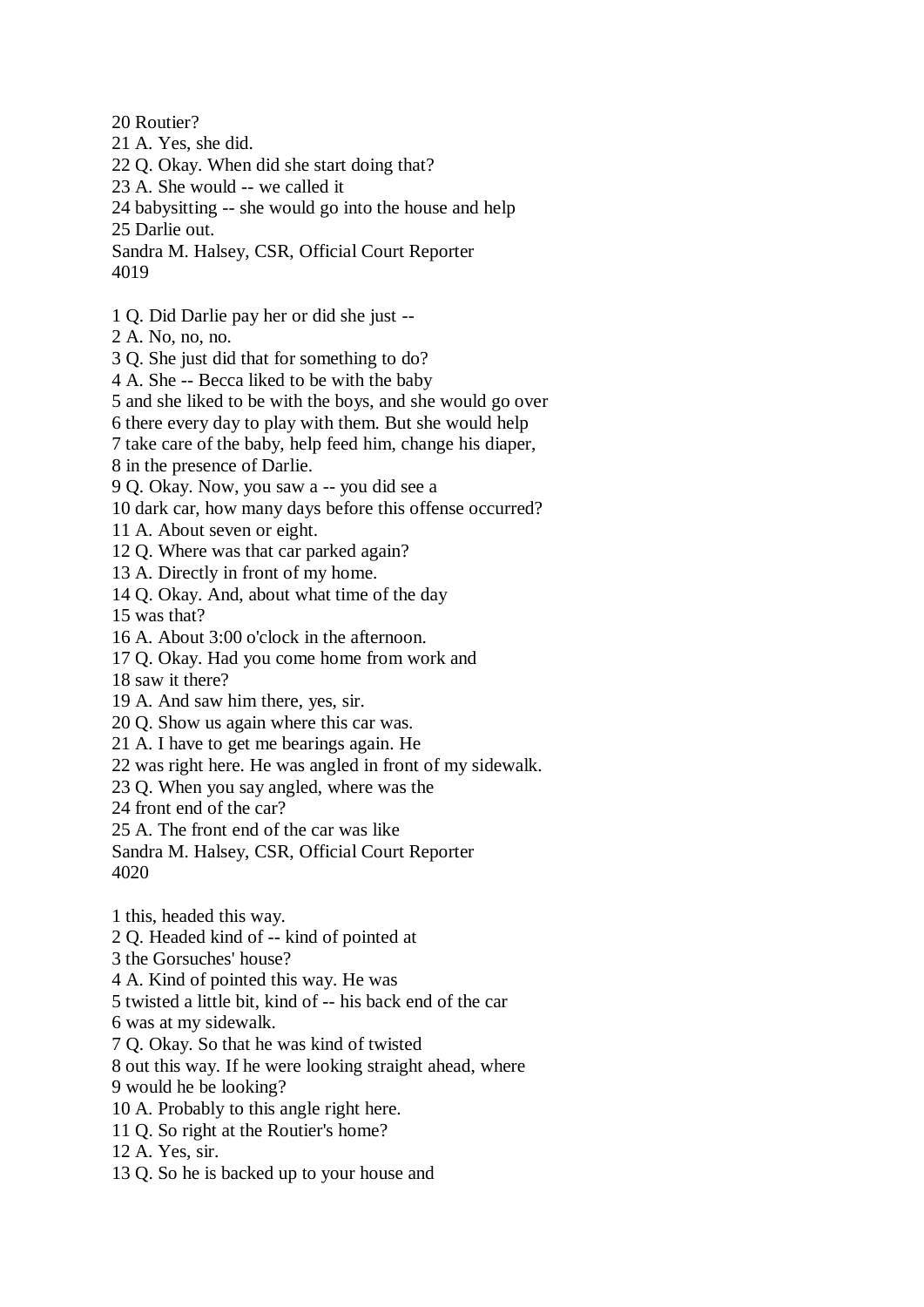14 right across -- kind of directly at the Routier's home? 15 A. At an angle. Um-hum. (Witness 16 nodding head affirmatively.) 17 Q. Okay. And, you didn't -- what kind of 18 description could you give of him? 19 A. I saw his eyes, his eye level and 20 above. 21 Q. Could you tell -- could you tell if it 22 was a male, first of all? 23 A. I believe it was. His hair was short 24 and that is all I remember. That's all I can say. His 25 hair was dark. Sandra M. Halsey, CSR, Official Court Reporter 4021

1 Q. Could you tell the race at all?

2 A. No, sir, I could not.

3 Q. Okay. Could you tell if he was with

4 anyone or by himself?

5 A. I could not tell, the windows were

6 dark.

7 Q. Ever see that car before?

8 A. I have on occasion.

9 Q. Okay.

10 A. You know, it's a common car. It's

11 dark, it's a black car, small.

12 Q. Okay. But have you seen that

13 particular car before, you think?

14 A. I believe I have.

15 Q. Okay. Where was that?

16 A. Driving by in our neighborhood.

17 Q. How long have you been seeing it in

18 the neighborhood?

19 A. I would say, maybe, as much as a month

20 ahead of time. I did not see it daily. I saw it, maybe,

21 two or three times.

22 Q. Just driving by?

23 A. Including that time, just driving by.

24 He would slow down. It was not uncommon for people, as

25 they went around the corner, to slow down and look at the

Sandra M. Halsey, CSR, Official Court Reporter

4022

1 fountain. So I saw him doing that.

2 Q. Is this the same car you had seen for

3 about a month prior driving by the house?

4 A. Yes, sir.

5 Q. This is the first time you saw him

6 stop in front of the house; is that right?

7 A. Yes, sir.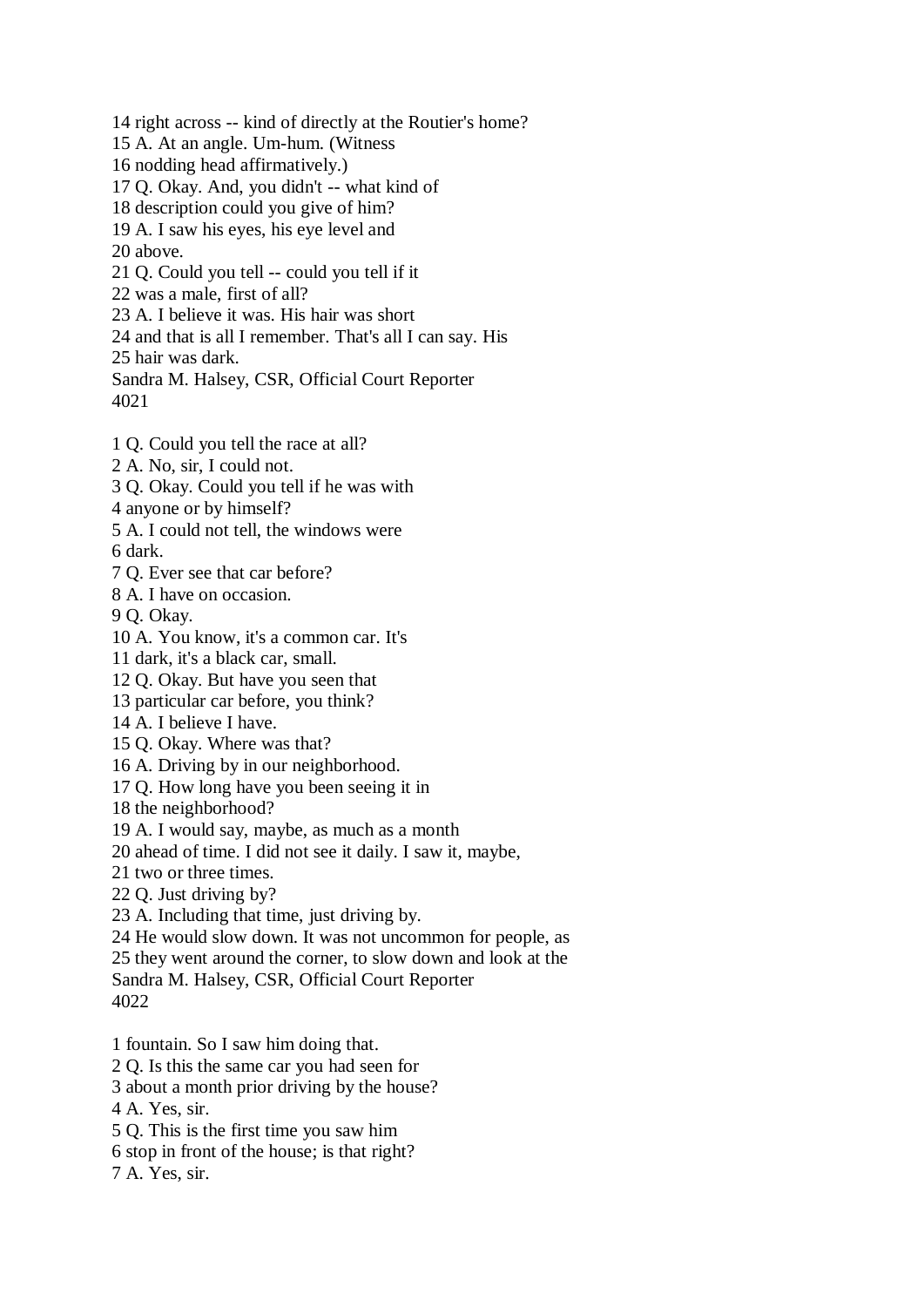8 Q. Okay. So what did you do when you saw 9 the car backed up and he's -- 10 A. I parked my car and I pulled directly 11 behind him, and I got out of my car. I was going to 12 approach him to see if there was a problem, and he sped 13 off very quickly.

14 Q. Okay. Did you get a license number?

15 A. I did not.

16 Q. Okay. Did it concern you, that

17 incident, were you concerned?

18 A. I was very concerned that someone

19 would be sitting there staring.

20 Q. At the Routier home?

21 A. At the Routier home, yes.

22 Q. Did you go over there and tell them

23 about this incident?

24 A. Not directly.

25 Q. Okay.

Sandra M. Halsey, CSR, Official Court Reporter 4023

1 A. They were not home at that moment.

2 And, I mentioned to Darin earlier that it came to me

3 later that evening that, "Darin, there was a car sitting

4 in front of my house, staring at your fountain."

5 Q. Okay. Did he seem concerned at all?

6 A. Yes, he did, but, he, -- you know, we

7 had talked about, and, well, he said, "Yes, what were

8 they doing?"

9 He wanted to know what kind of car it

10 was.

11 Q. And did you --

12 A. And I told him it was a small, black

13 car. I don't know makes of cars.

14 Q. Okay. So, did you ever talk to Darlie

15 about this car?

16 A. I don't believe I have.

17 Q. Okay.

18 A. If I did, I do not remember.

19 Q. So you told Darin about this situation

20 and he did seem concerned?

21 A. Yes.

22 Q. And you didn't see the car any more

23 after that?

24 A. Yes, I did.

25 Q. When did you see it again after that?

Sandra M. Halsey, CSR, Official Court Reporter 4024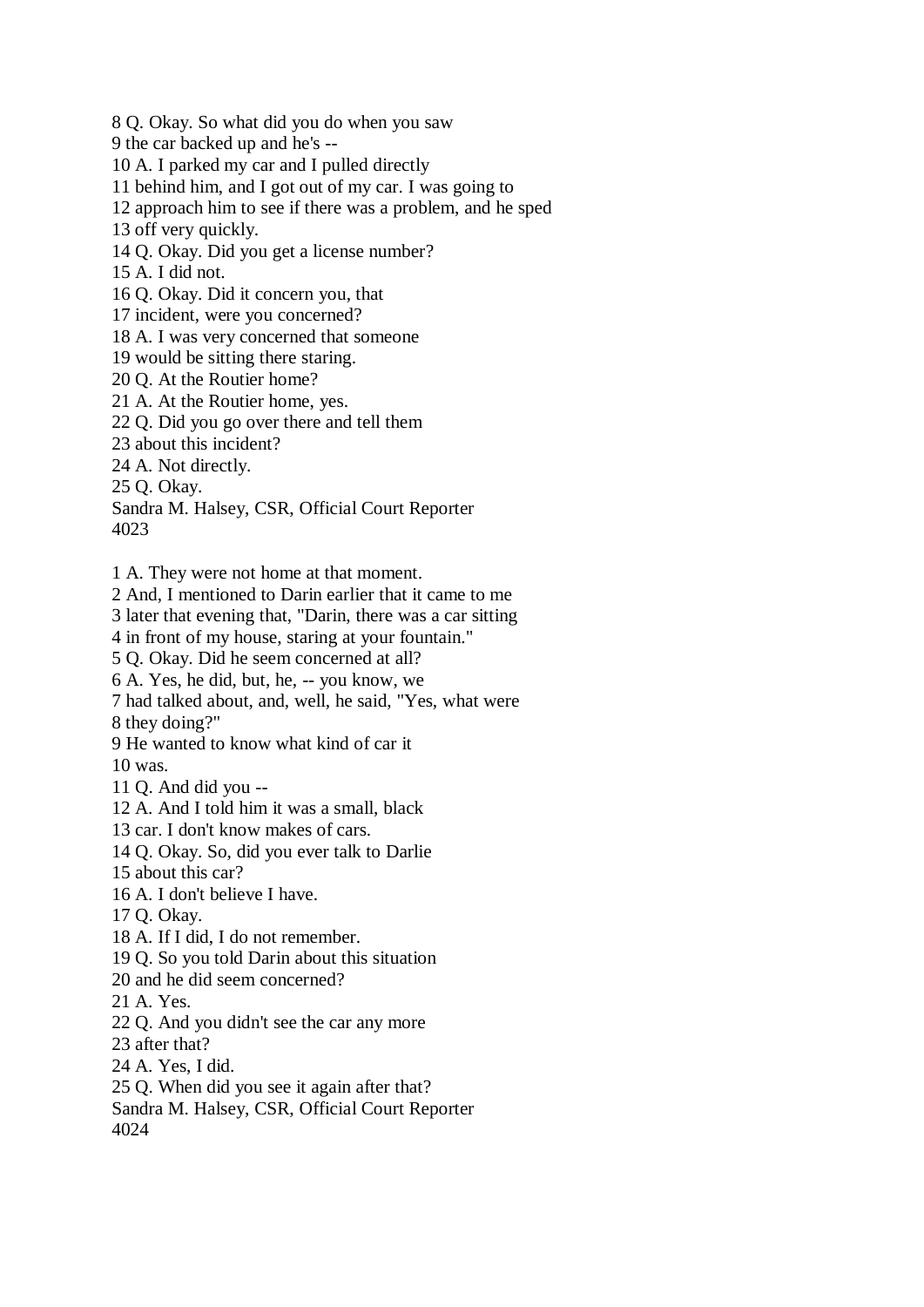1 A. The day, the afternoon of the murder.

2 Q. Okay. Where was the car then?

3 A. He was driving by -- I say he, excuse

4 me -- the car was driving by slowly and a police officer

5 was standing out in front.

6 The car pulled into the alley as if he

7 was turning around. He backed up and was going by the

8 front of the house very slowly again, and as I walked

9 out, he sped off real quick.

10 Q. Was this after the murder?

11 A. Yes.

12 Q. Okay. So a police officer is out

13 there as you walked out. Did he spot you?

14 A. The police officer?

15 Q. No, the car as it sped off.

16 A. I assume he did, because he took off

17 very quickly.

18 Q. Okay. Did you go tell the police

19 officer?

20 A. Yes, I did.

21 Q. Do you remember which police officer

22 that was?

23 A. I don't.

24 Q. Okay. That night you were -- after

25 you got out of the house, you were out for several hours,

Sandra M. Halsey, CSR, Official Court Reporter

4025

1 and I'm talking about the morning of the murder, and you

2 were out there kind of helping out, and doing what you

3 could; is that right?

4 A. I'm not understanding your question.

5 Q. I'm sorry. Well, after Darin got you

6 out of the house, you didn't go back in your house for

7 several hours, did you? I mean, you were primarily out

8 in your front yard?

9 A. I was basically out front, yes, sir.

10 Q. Okay. Did you talk to some police

11 officers that morning?

12 A. Yes, I did.

13 Q. Do you remember what they looked like

14 at all?

15 A. The police officer I talked to was

16 approximately middle age, 50's.

17 Q. Was he in uniform?

18 A. He was in uniform.

19 Q. Okay. Did you tell him about this car

20 you had seen about a week before?

21 A. I do not recall.

22 Q. Okay. Did you ever tell any other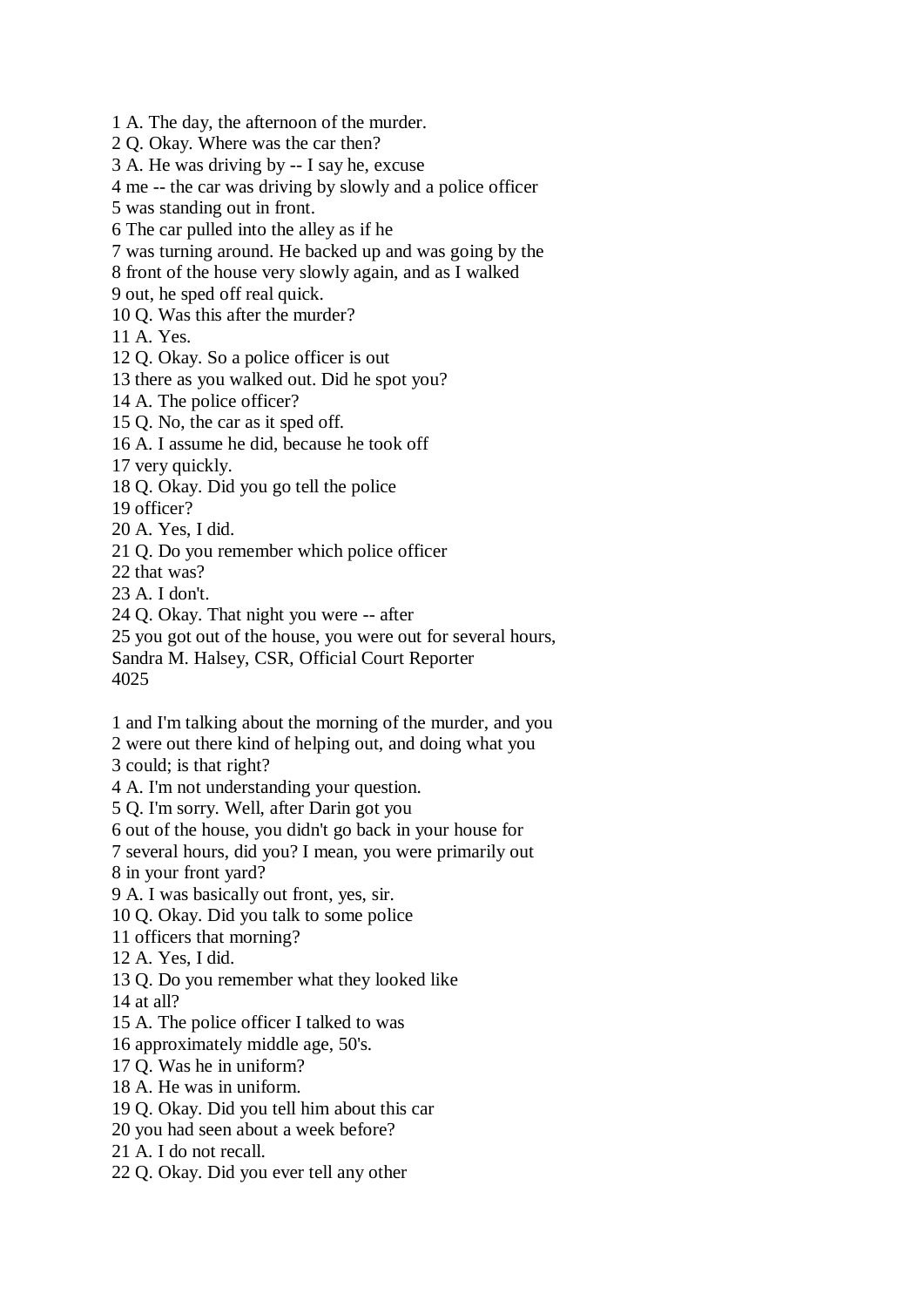23 police officers about the car you had seen? 24 A. The -- I am definitely sure I told the 25 officer that when I first saw it that he was out front, I Sandra M. Halsey, CSR, Official Court Reporter 4026

1 ran across the street and said, "Did you see that black 2 car that just pulled up? That is the car that I have 3 seen before in front of my home." 4 That one officer I did go into detail 5 with. 6 Q. Okay. Now, you went -- did you go to 7 this birthday party that was on Friday the 14th, I guess, 8 at the grave site? 9 A. No, I did not. 10 Q. Okay. You didn't attend that party? 11 A. No. 12 Q. Did your husband attend that party? 13 A. No, he did not. 14 Q. We are talking about the -- 15 A. At the cemetery. 16 Q. At the cemetery, the party, the one 17 that was filmed and people have seen? 18 A. We could not make it. We had other 19 obligations. 20 Q. Okay. You attended the funeral 21 though; is that right? 22 A. Yes, sir. 23 Q. Okay. Mr. Mulder asked you about the 24 song, Gangster Paradise. You felt that that was an 25 appropriate song? Sandra M. Halsey, CSR, Official Court Reporter 4027 1 A. Yes, sir. 2 Q. Had you ever heard that song before? 3 A. On a daily basis. 4 Q. Okay. 5 A. My children play that song. 6 Q. Okay. Are you familiar with the words  $7$  to it? 8 A. Pretty much so. 9 Q. What are the words -- 10 A. I don't know detail for detail the

11 words.

12 Q. Would you recognize them then --

13 A. Yes, I would.

14 Q. -- if you saw them? Okay.

15

16 (Whereupon, the following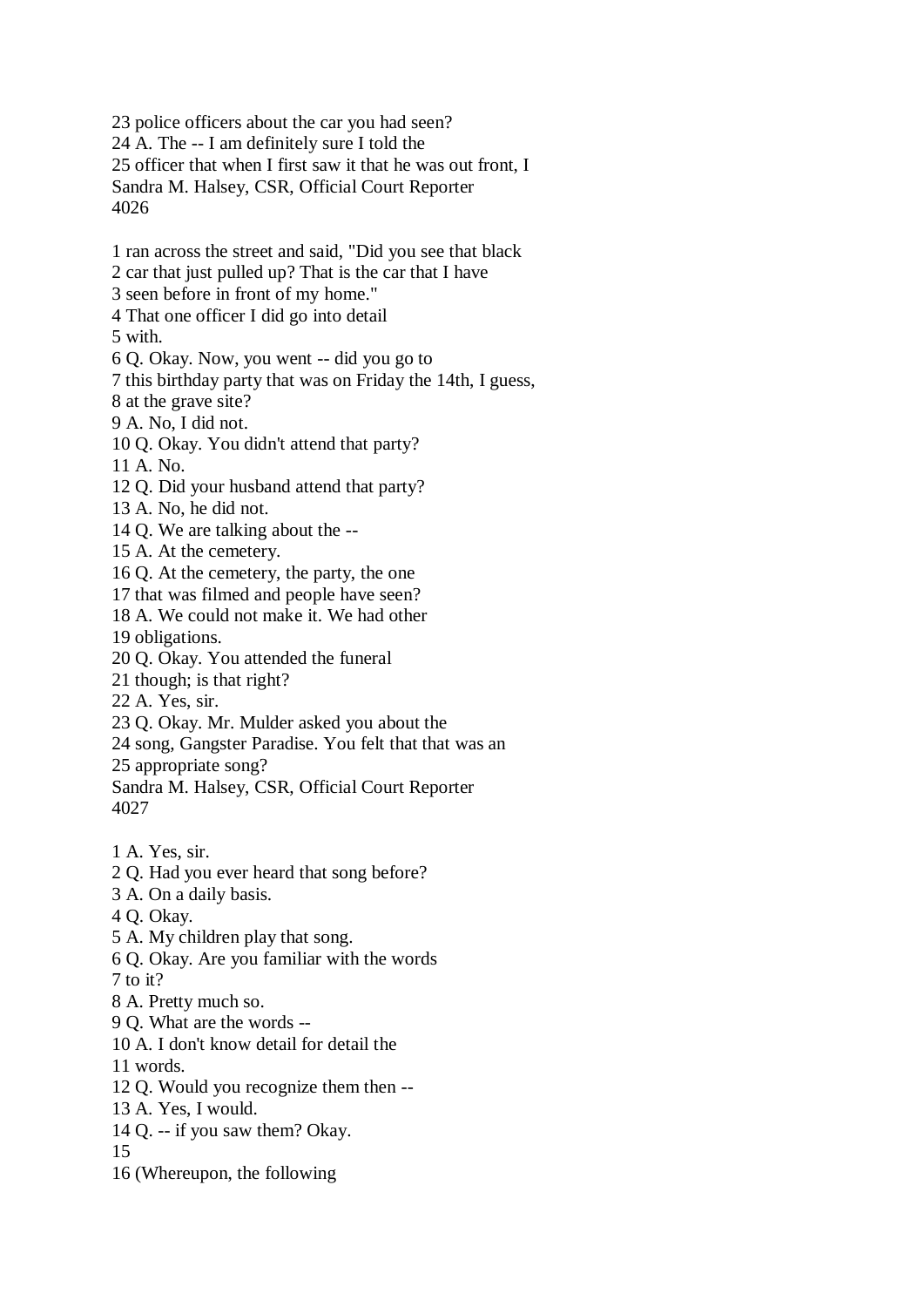17 mentioned item was 18 marked for 19 identification only 20 after which time the 21 proceedings were 22 resumed on the record 23 in open court, as 24 follows:) 25 Sandra M. Halsey, CSR, Official Court Reporter 4028

1 BY MR. TOBY L. SHOOK: 2 Q. Ms. Neal, let me show you what has 3 been marked as State's Exhibit 140, a two-page document. 4 If you could just glance over that and see if you 5 recognize the words there to Gangster Paradise? 6 A. I don't know it word for word, but I 7 do recognize most of them. 8 Q. Okay. 9 A. Um-hum. (Witness nodding head 10 affirmatively.) 11 Q. Is that the words, the lyrics as you 12 remember them? 13 A. Yes, sir. 14 15 MR. TOBY L. SHOOK: We'll offer 16 State's Exhibit 140. 17 THE COURT: Any objection? 18 MR. RICHARD C. MOSTY: May I look at 19 it? 20 MR. DOUGLAS MULDER: We have no 21 objection, if he will sing it. 22 THE WITNESS: I am a very bad singer. 23 MR. DOUGLAS MULDER: Not you, Toby. 24 THE COURT: State's Exhibit 140 is 25 admitted, and let's cease the side-bar, please. Sandra M. Halsey, CSR, Official Court Reporter 4029 1 Thank you. All right.  $\mathcal{L}$ 3 (Whereupon, the item 4 Heretofore mentioned 5 Was received in evidence 6 As State's Exb. No. 140

- 7 For all purposes,
- 8 After which time, the
- 9 Proceedings were resumed
- 10 As follows:)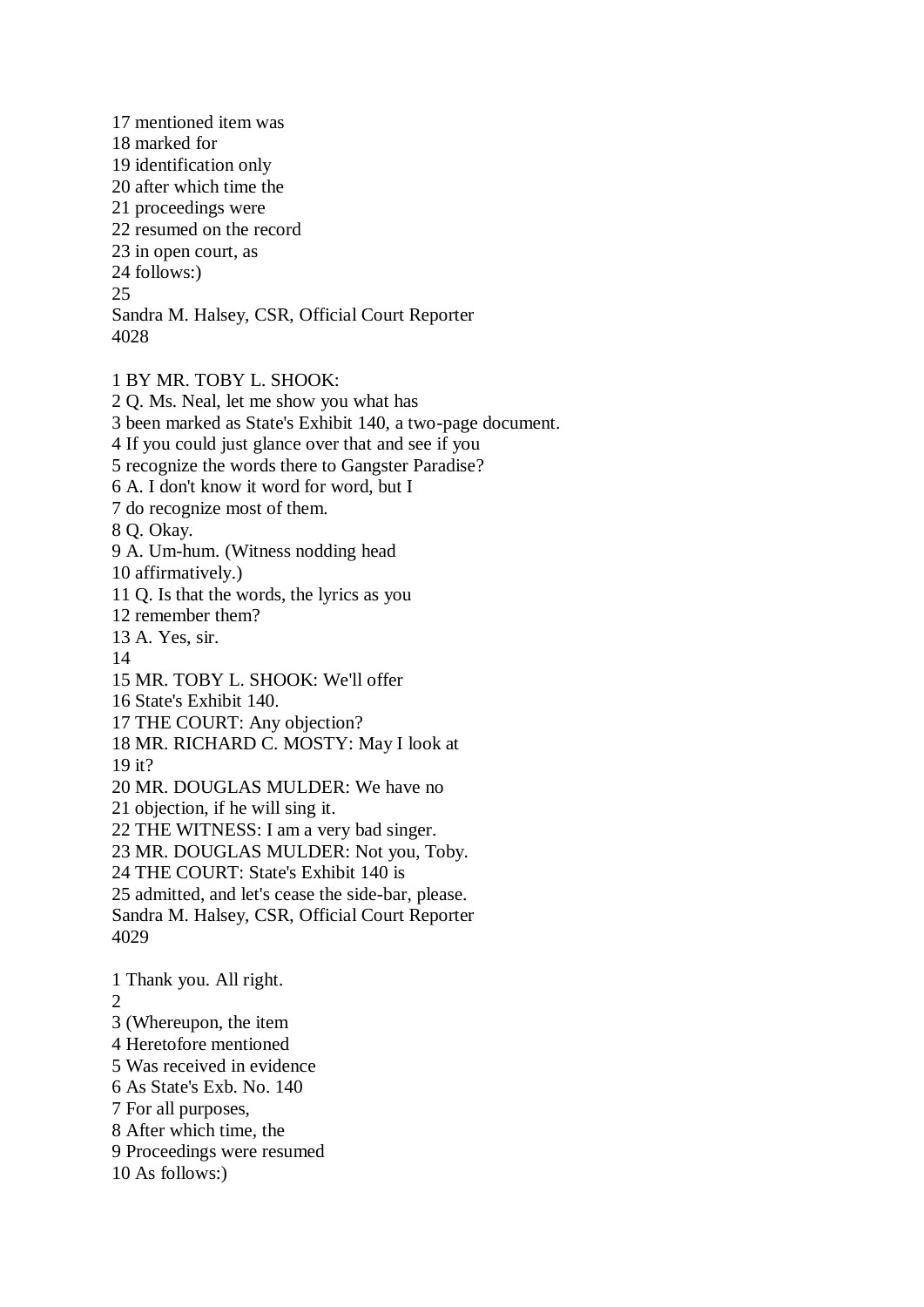11

12 BY MR. TOBY L. SHOOK:

13 Q. Ms. Neal, when you got to the hospital

14 on the 6th, how long did you stay there, do you recall?

15 A. Approximately four hours.

16 Q. Okay. While you were at the hospital,

17 did Mrs. Routier -- did she tell you about the assault?

18 A. Yes, she did.

19 Q. Tell us what she told you she

20 remembered happening.

21 A. To the best of my knowledge, Darlie

22 said that she was awakened by Damon tapping on her

23 shoulder, saying, "Mama, Mama," and she opened her eyes,

24 she saw the figure of a man walking away from her. He

25 was -- when she opened her eyes, he was at the lower

Sandra M. Halsey, CSR, Official Court Reporter

4030

1 level of the couch, from where she was laying. He was

2 walking out through the kitchen and she followed him, and

3 he went out through the door leading to the garage, the

4 pantry door.

5 Q. Okay. Did she say what happened next

6 as she followed?

7 A. Sometime during the events, she turned

8 on the light, and saw a knife laying on the floor, and

9 she picked it up.

10 Q. And then what happened?

11 A. I don't -- I do not recall. I don't

12 think she specified after that.

13 Q. So, had she told you why she was

14 downstairs sleeping?

15 A. No, I do not recall.

16 Q. But then she was woken up by Damon and

17 saw this man at the --

18 A. -- foot of the couch.

19 Q. Foot of the couch, walking away?

20 A. Yes, sir, she saw his back.

21 Q. Was she able to describe this man at

22 all to you?

23 A. Just that he had dark hair, and that

24 he had on a -- I do not remember if she said black, but I

25 want to say black T-shirt and blue jeans.

Sandra M. Halsey, CSR, Official Court Reporter 4031

1 Q. Anything about a cap did she mention?

2 A. I do not recall a cap.

3 Q. Did she describe his build, how big a

4 man this was?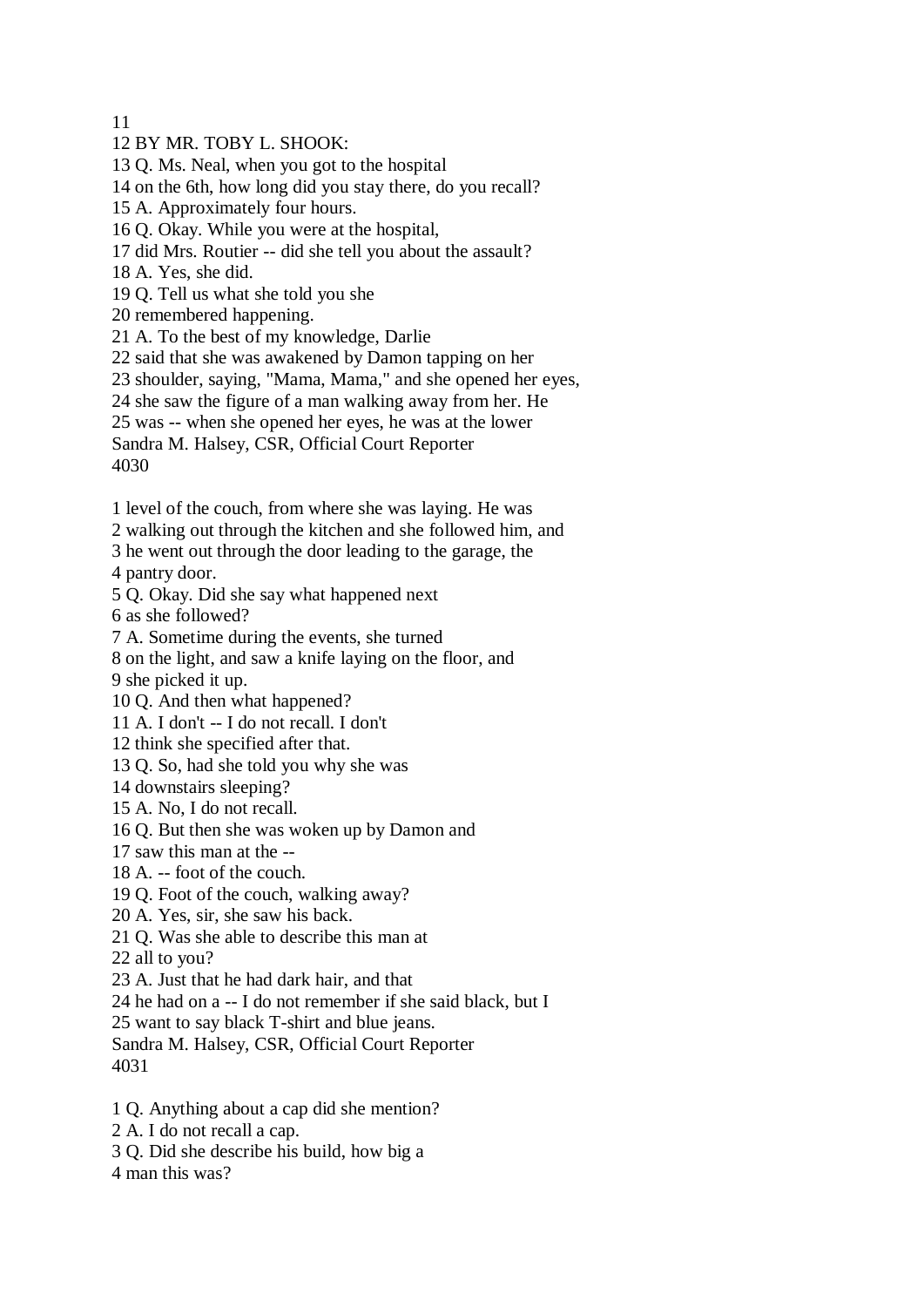5 A. I did not ask her.

6 Q. Okay. But she said there was just

7 one?

- 8 A. Yes, sir.
- 9 Q. Okay. Have you talked to her again on
- 10 other occasions about what happened that night?
- 11 A. I believe I have.
- 12 Q. Okay. Has she been able to tell you
- 13 any more about the man or what happened?
- 14 A. I do not recall any more.
- 15 Q. Just the same story as what she said?

16 A. Yes.

- 17 Q. Did she ever tell you -- remembered
- 18 being stabbed or anything like that?
- 19 A. Not that I can recall.
- 20 Q. Could she have told you that then?
- 21 A. I don't believe so.
- 22 Q. I mean did she ever tell you that this
- 23 man was wrestling around her neck, or anything like that,
- 24 or how she got these wounds?
- 25 A. Other than talking about a dream that
- Sandra M. Halsey, CSR, Official Court Reporter 4032
- 1 she had had, that she sees a man holding a knife, leaning 2 over her.
- 3 Q. That is just a dream she had?
- 4 A. I believe so, yes.
- 5 Q. She has never been able to tell you,
- 6 this is what happened, I remember this man standing over
- 7 me with a knife?
- 8 A. No, no.
- 9 Q. Nothing like that?
- 10 A. The only thing she told me, she's
- 11 seeing the back of a man walking away.
- 12 Q. Okay. And, did you go to a birthday
- 13 party that was after the funeral with your kids?
- 14 A. Yes, I did.
- 15 Q. Okay. Where was that?
- 16 A. That was at Mama Darlie's home.
- 17 Q. Who was that birthday party for?
- 18 A. That was for Devon.
- 19 Q. Okay. And who was there?
- 20 A. Darlie, Darin, my son, Nick, my
- 21 daughter, Rebecca, Mercedes' son, Jonathan, several
- 22 children, several families, members and friends.
- 23 Q. Were her family members there?
- 24 A. Mama Darlie, Dana, her sister,
- 25 Danielle, her sister, Darin, Drake, Sarilda -- I'm not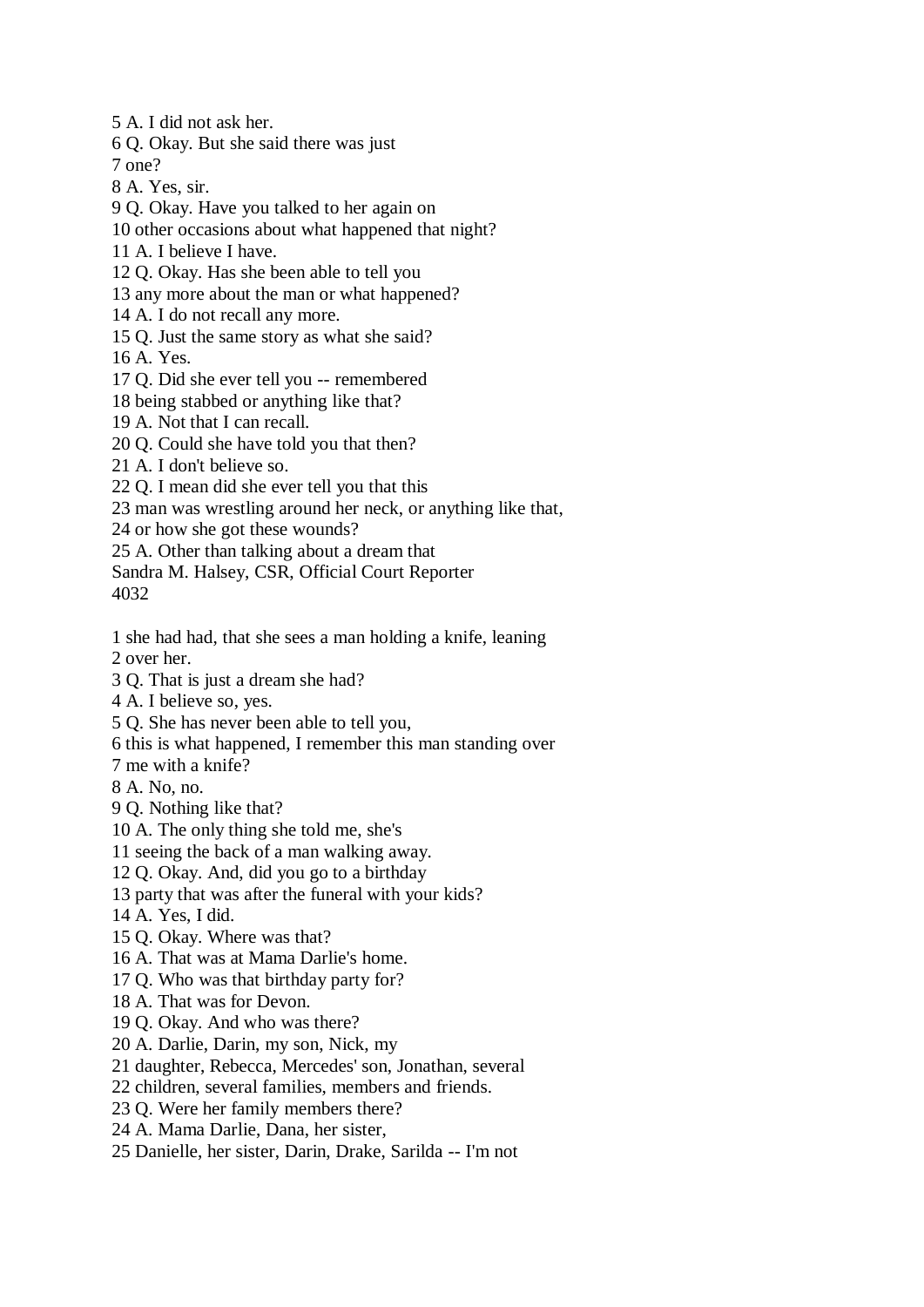Sandra M. Halsey, CSR, Official Court Reporter 4033

1 sure if Sarilda was there, I want to say Sarilda. There 2 were a lot of people, I do not remember exactly. 3 Q. She had had a lot of family come in 4 immediately to support her, had she not? I mean, a lot 5 of her family was from out of town, they came immediately 6 once they heard about this tragedy, did they not? 7 A. A few people that I can recall. 8 Q. Okay. Do you know her aunt, Sherry, 9 from Pennsylvania? 10 A. I know that, I have met them. 11 Q. Okay. Do you recall her being there 12 at the birthday party after the funeral? 13 A. Yes, I do. 14 Q. Okay. She was there at this birthday 15 party. And how about the other sister, LuAnn? 16 A. I'm not sure. I'm not sure if the 17 aunts were there. 18 Q. Okay. 19 A. I remember seeing them at one time 20 when I was at Mama Darlie's. I have been there several 21 times. 22 Q. No reason why they wouldn't be there, 23 if they were down for this? 24 A. If they were down for the funeral, 25 they would have been there, to the party. Sandra M. Halsey, CSR, Official Court Reporter 4034 1 Q. What time did the funeral end? 2 A. I'm not sure. It was mid-afternoon 3 from what I can recall. 4 Q. What time did the birthday party 5 begin? 6 A. I'm not sure. 7 Q. Okay. 8 A. Lunch time, early afternoon. 9 Q. Okay. Thank you, Ms. Neal. 10 11 MR. TOBY L. SHOOK: That's all the 12 questions I have. 13 THE COURT: Anything else? 14 MR. DOUGLAS MULDER: No, I have 15 nothing further. May she be excused? 16 THE COURT: She may be excused.

17 Let me just tell you, you are now

18 under the Rule of Evidence which means, don't discuss

19 your testimony with anybody when you are not testifying,